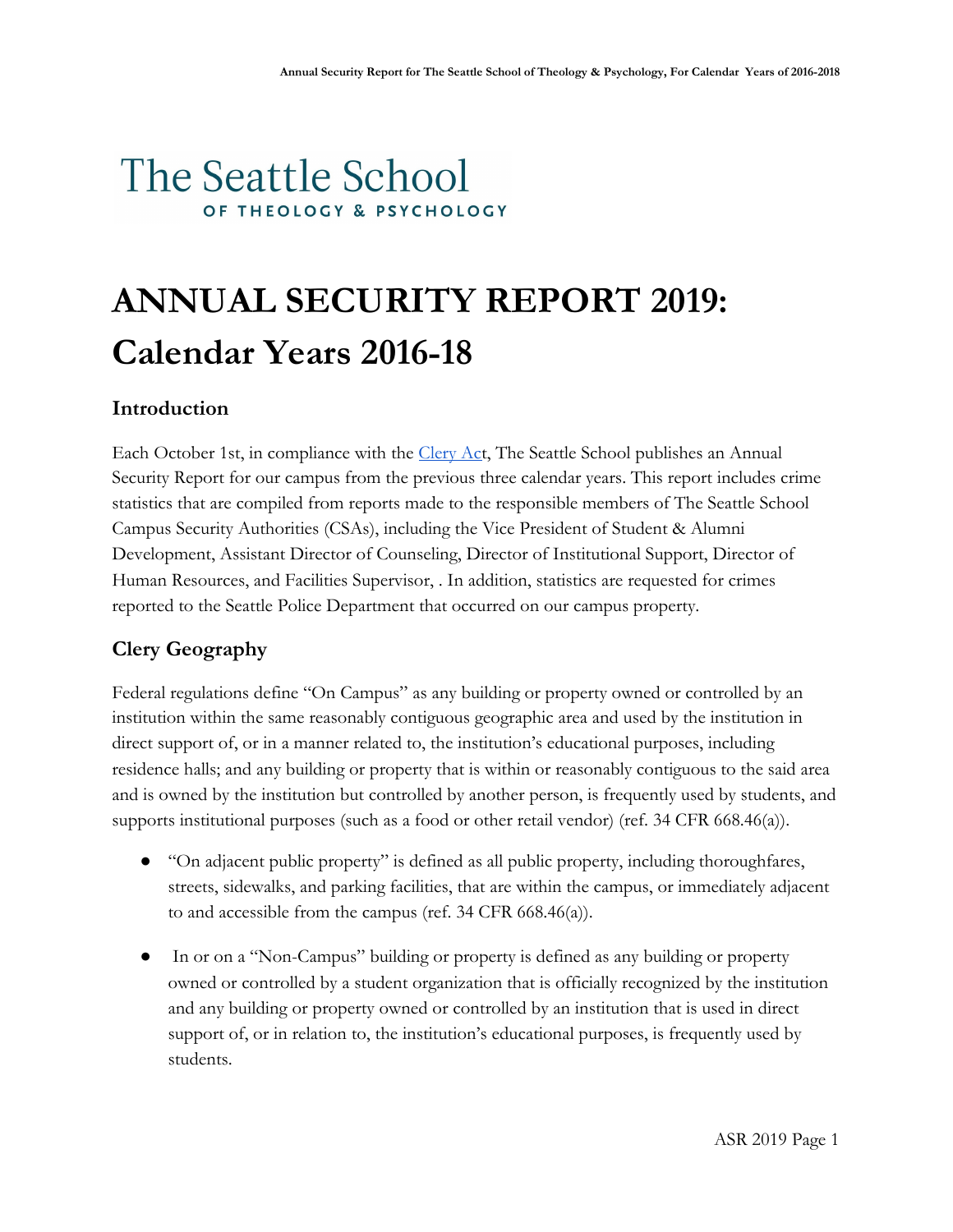This year the Seattle Police department has provided statistics for <u>our campus geography</u>. In years past, this level of detailed statistics specific to our campus geography was unavailable. For this reason, previous annual reports show a breakdown of crimes by category for our campus as well as crimes for the Belltown neighborhood which is tracked as beat M1 of the Seattle Police Department's West Precinct. Current and historic detailed neighborhood crime statistics are available online at [https://www.seattle.gov/police/information-and-data/crime-dashboard.](https://www.seattle.gov/police/information-and-data/crime-dashboard)

These statistics are made available to all students, employees, and the board of directors through a direct link to the public location on our website. The link is: [http://theseattleschool.edu/community/safety/.](http://theseattleschool.edu/community/safety/) Printed copies of these statistics are available upon request from Institutional Support.

In addition, this report contains detailed information about The Seattle School's policies and procedures for emergency management, emergency notifications, crime reporting and prevention, sexual harassment & sexual violence reporting and prevention, substance abuse policies, and measures The Seattle School is taking to educate students about their rights and responsibilities for a safe learning environment.

All of these and additional safety resources are available in the Student Handbook, in the Comprehensive Emergency Management Plan, and on the Safety section of The Seattle School website. This report is made available here and is available in print form by request from the Institutional Support Department, [frontdesk@theseattleschool.edu](mailto:frontdesk@theseattleschool.edu).

Any questions or concerns regarding this report or related matters may be directed to facilities@theseattleschool.edu.

# **Campus Clery Crime Statistics 2018**

The following statistics represent data collected by The Seattle School of Theology & Psychology from reports made to The Seattle School and the Seattle Police Department concerning crimes occurring on our campus geography (defined as our building and immediately adjoining public property: sidewalks and streets) in the 2018 calendar year.

|  |  |  |  |  | Reported Crimes in 2018 on The Seattle School Campus & Immediately Adjacent Public Property |  |  |  |
|--|--|--|--|--|---------------------------------------------------------------------------------------------|--|--|--|
|  |  |  |  |  |                                                                                             |  |  |  |

|                                      | <b>On Campus</b> | <b>Adjacent Public Property</b> |
|--------------------------------------|------------------|---------------------------------|
| Murder/Non-Negligent<br>Manslaughter |                  |                                 |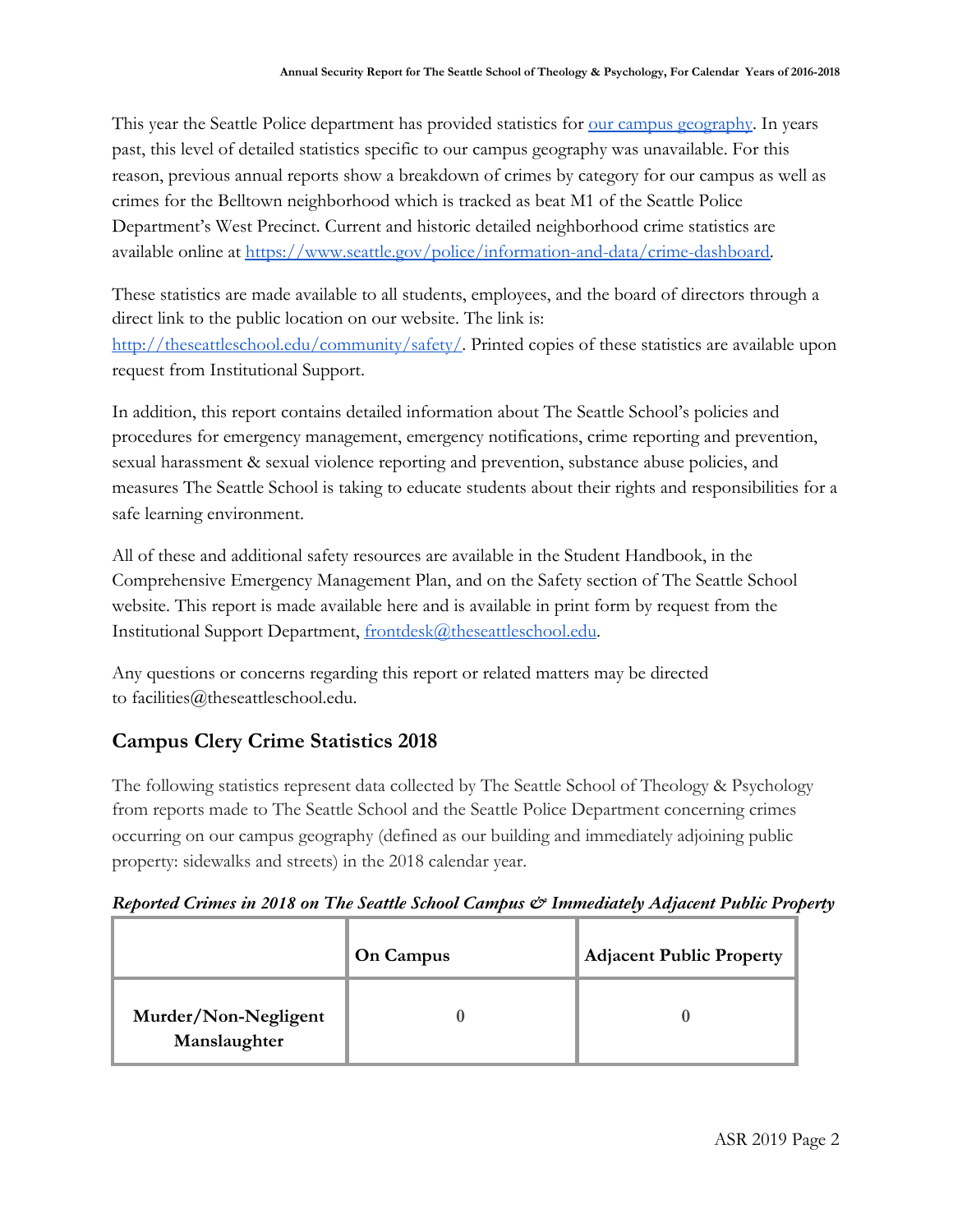| Manslaughter by<br>negligence | $\bf{0}$         | $\bf{0}$     |
|-------------------------------|------------------|--------------|
| Rape                          | $\boldsymbol{0}$ | $\mathbf{1}$ |
| Fondling                      | $\bf{0}$         | $\bf{0}$     |
| Incest                        | $\bf{0}$         | $\bf{0}$     |
| <b>Statutory Rape</b>         | $\boldsymbol{0}$ | $\bf{0}$     |
| Robbery                       | $\bf{0}$         | $\bf{0}$     |
| <b>Aggravated Assault</b>     | $\bf{0}$         | $\bf{0}$     |
| <b>Burglary</b>               | $\bf{0}$         | $\bf{0}$     |
| <b>Motor Vehicle Theft</b>    | $\bf{0}$         | $\bf{0}$     |
| Arson                         | $\bf{0}$         | $\bf{0}$     |

(Figures are based on reports filed with The Seattle School CSAs or the Seattle Police Department)

*Reported Hate Crimes\*\* on The Seattle School Campus & Immediately Adjoining Public Property 2018*

| 2018                                | <b>On Campus</b> | <b>Adjacent Public</b><br>Property |
|-------------------------------------|------------------|------------------------------------|
| Murder & Non-Negligent Manslaughter |                  |                                    |
| <b>Negligent Manslaughter</b>       |                  |                                    |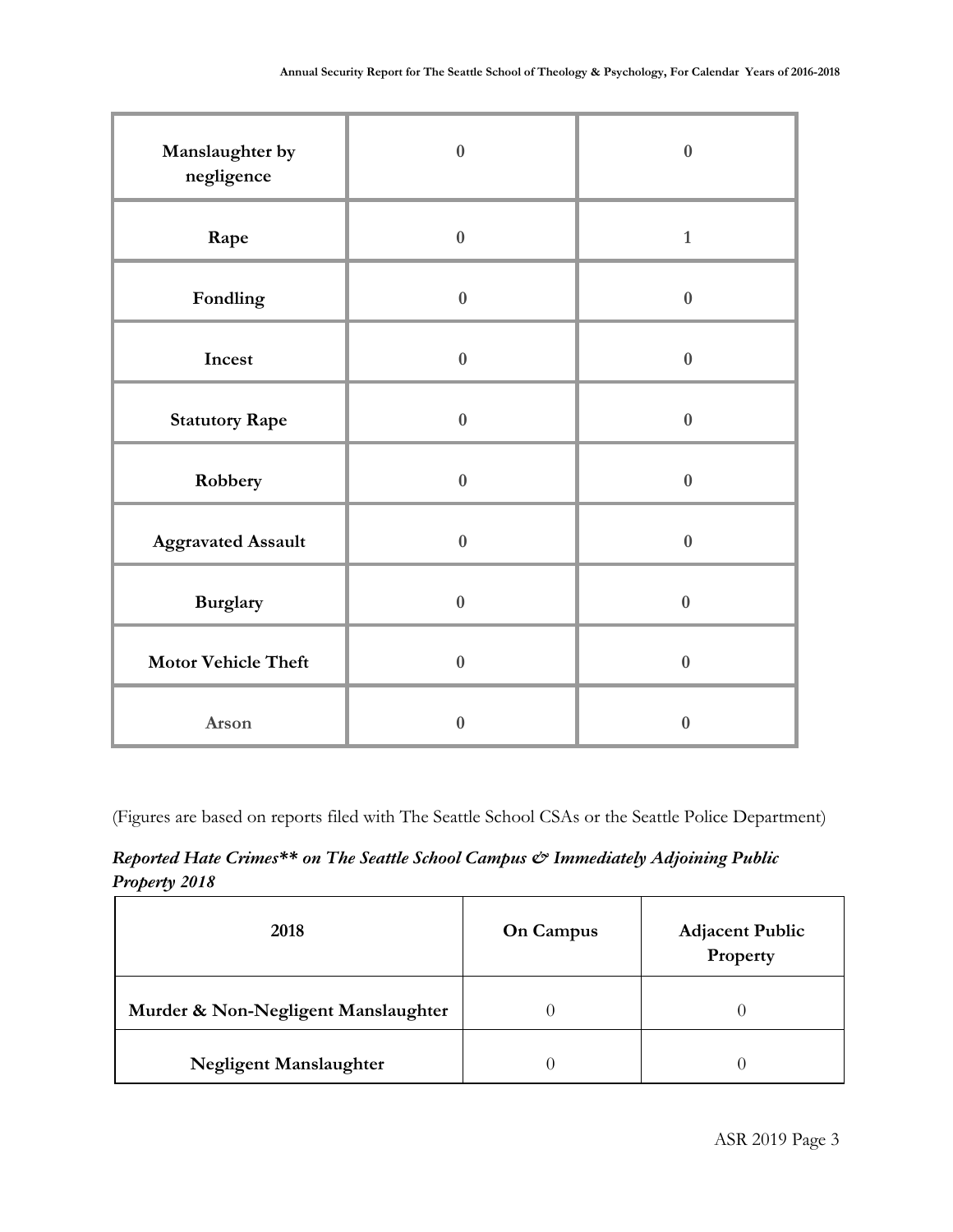| <b>Forcible Sex Offenses</b><br>(e.g. rape, fondling)                          | $\overline{0}$   | 0        |
|--------------------------------------------------------------------------------|------------------|----------|
| <b>Non-Forcible Sex Offenses</b><br>(e.g. statutory rape, incest)              | $\overline{0}$   | 0        |
| Robbery                                                                        | $\overline{0}$   | 0        |
| <b>Aggravated Assault</b>                                                      | $\overline{0}$   | $\theta$ |
| <b>Burglary</b>                                                                | $\overline{0}$   | $\theta$ |
| <b>Motor Vehicle Theft</b><br>(Does not include theft from a Motor<br>Vehicle) | $\overline{0}$   | 0        |
| Arson                                                                          | $\left( \right)$ | 0        |

# **VAWA Crimes 2018**

VAWA Definitions Per Federal guidelines, the following definitions are used for crimes that fall under VAWA.

**Consent**: Knowing, voluntary and clear permission by word or action, to engage in mutually agreed-upon sexual activity. Each party has the responsibility to make certain that the other has consented before engaging in the activity. For consent to be valid, there must be at the time of the act of sexual intercourse or sexual contact actual words or conduct indicating a freely given agreement to have sexual intercourse or sexual contact. A person cannot consent if he or she is unable to understand what is happening or is disoriented, helpless, asleep or unconscious for any reason, including due to alcohol or other drugs. An individual who engages in sexual activity when the individual knows or should know, that the other person is physically or mentally incapacitated has engaged in nonconsensual conduct. Intoxication is not a defense against allegations that an individual has engaged in non consensual sexual conduct.

S**exual violence** a type of sexual discrimination and harassment. Nonconsensual sexual intercourse, non-consensual sexual contact, domestic violence, dating violence, and stalking are all types of sexual violence.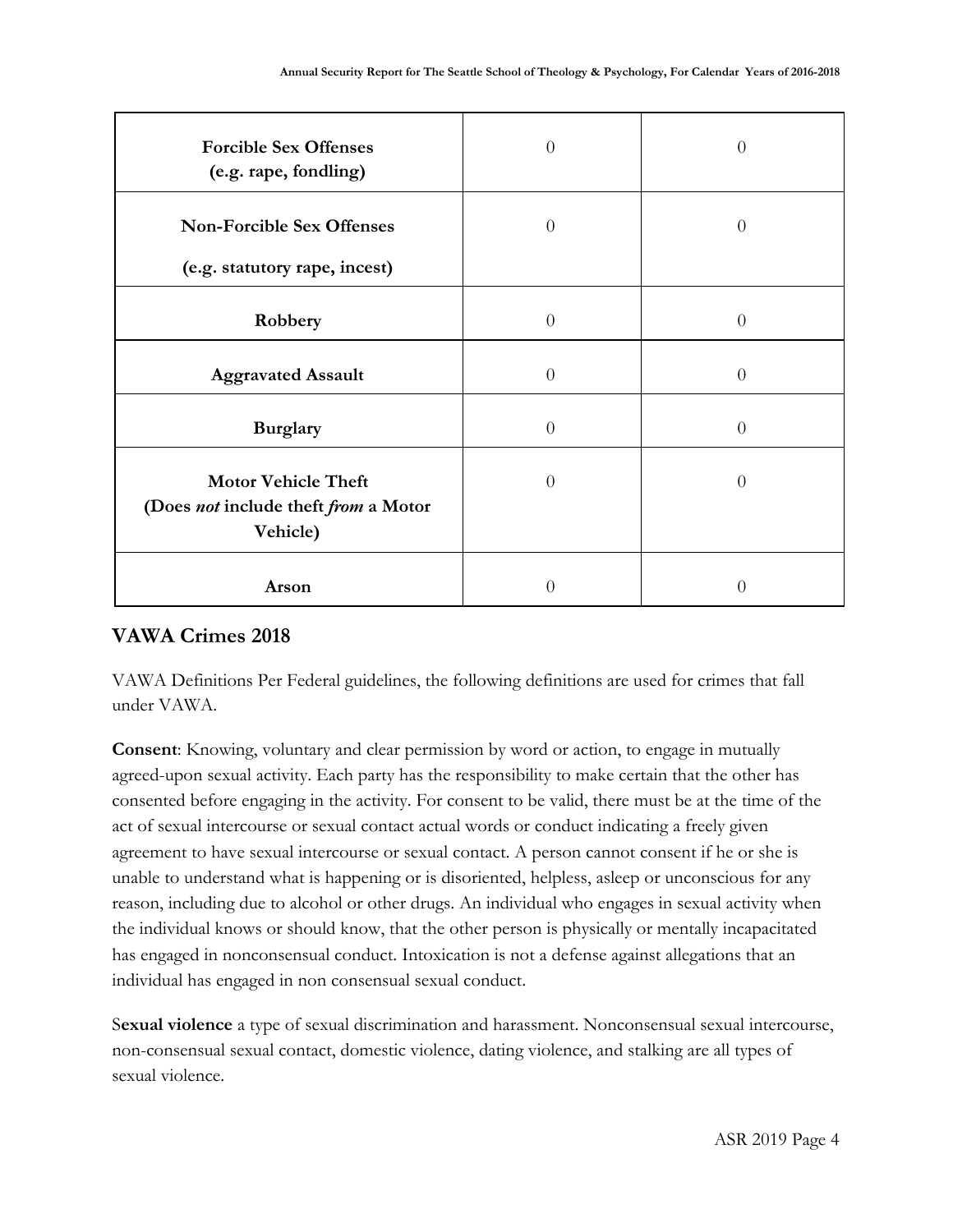- Nonconsensual sexual intercourse is any sexual intercourse (anal, oral, or vaginal), however slight, with any object, by a person upon another person, that is without consent and/or by force. Sexual intercourse includes anal or vaginal penetration by a penis, tongue, finger, or object, or oral copulation by mouth to genital contact or genital to mouth contact.
- Nonconsensual sexual contact is any intentional sexual touching, however slight, with any object, by a person upon another person that is without consent and/or by force. Sexual touching includes any bodily contact with the breasts, groin, mouth, or other bodily orifice of another individual, or any other bodily contact in a sexual manner.

**Domestic violence** includes asserted violent misdemeanor and felony offenses committed by the victim's current or former spouse, current or former cohabitant, person similarly situated under domestic or family violence law, or anyone else protected under domestic or family violence law.

**Dating violence** means violence by a person who has been in a romantic or intimate relationship with the victim. Whether there was such a relationship will be gauged by its length, type, and frequency of interaction.

**Stalking** means intentional and repeated harassment or following of another person, which places that person in reasonable fear that the perpetrator intends to injure, intimidate, or harass that person. Stalking also includes instances 14 where the perpetrator knows or reasonably should know that the person is frightened, intimidated, or harassed, even if the perpetrator lacks such intent.

| 2018                     | <b>On Campus</b> | <b>Adjacent Public</b><br>Property |
|--------------------------|------------------|------------------------------------|
| <b>Domestic Violence</b> |                  |                                    |
| <b>Dating Violence</b>   |                  | U                                  |
| <b>Stalking</b>          |                  |                                    |

|  | <b>VAWA Crimes</b> |
|--|--------------------|
|  |                    |

#### *Hate Crimes*

Crimes are classified as a hate crime when there is evidence that the victim was intentionally selected on the basis of gender, sexual orientation, race, religion, ethnicity, or disability. If a hate crime occurs, it will be identified by nature of the discrimination (i.e. gender, religion, etc.).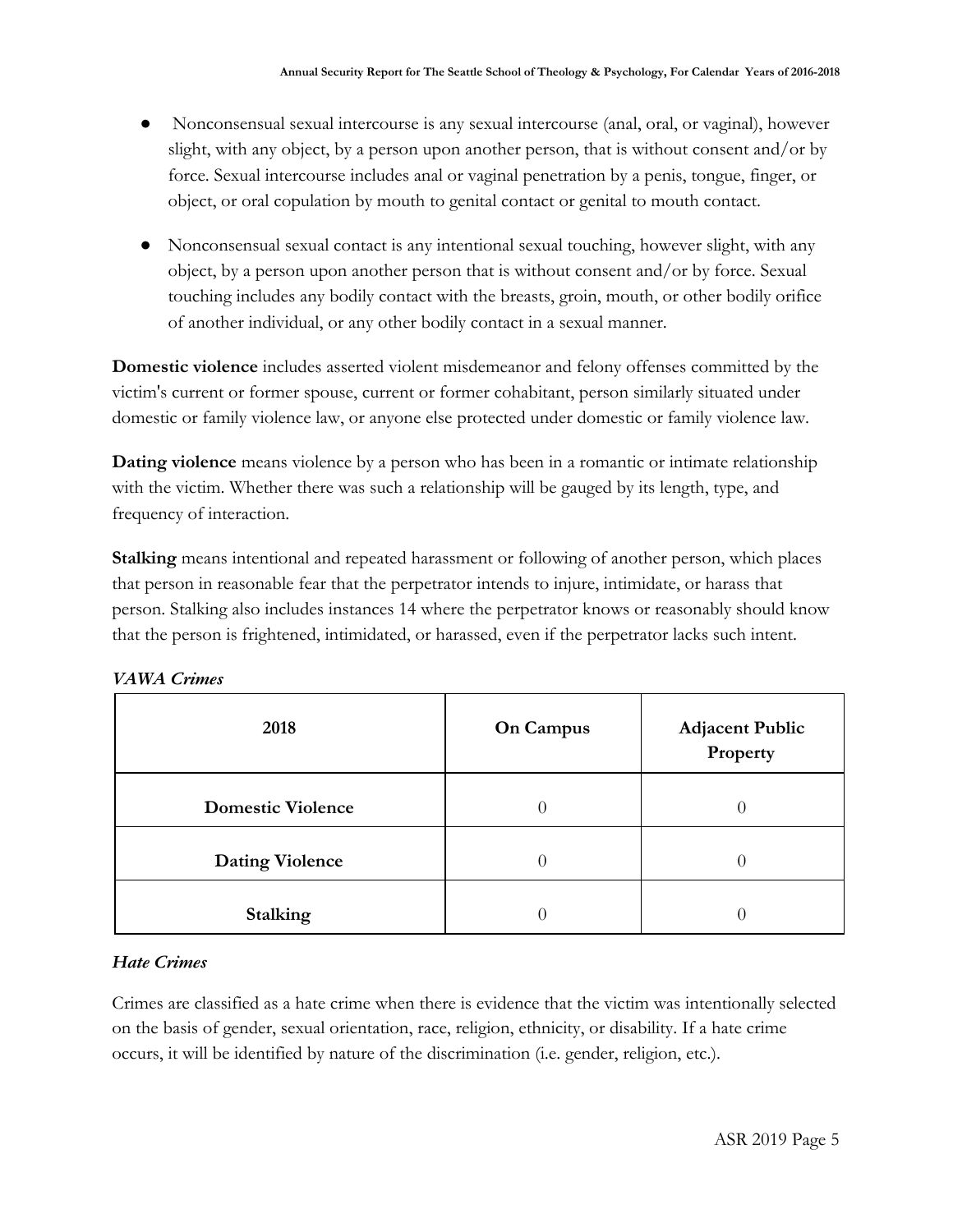| 2018                                                                           | <b>On Campus</b> | <b>Adjacent Public Property</b> |
|--------------------------------------------------------------------------------|------------------|---------------------------------|
| Murder & Non-Negligent<br>Manslaughter                                         | $\overline{0}$   | $\overline{0}$                  |
| Negligent Manslaughter                                                         | $\theta$         | $\theta$                        |
| <b>Forcible Sex Offenses</b><br>(e.g. rape, fondling)                          | $\overline{0}$   | $\theta$                        |
| <b>Non-Forcible Sex Offenses</b><br>(e.g. statutory rape, incest)              | $\theta$         | $\overline{0}$                  |
| Robbery                                                                        | $\theta$         | $\theta$                        |
| <b>Aggravated Assault</b>                                                      | $\overline{0}$   | $\theta$                        |
| <b>Burglary</b>                                                                | $\theta$         | $\theta$                        |
| <b>Motor Vehicle Theft</b><br>(Does not include theft from<br>a Motor Vehicle) | $\overline{0}$   | $\theta$                        |
| Arson                                                                          | $\theta$         | $\theta$                        |
| Simple Assault                                                                 | $\theta$         | $\theta$                        |
| Larceny                                                                        | $\boldsymbol{0}$ | $\boldsymbol{0}$                |
| Intimidation                                                                   | $\boldsymbol{0}$ | $\boldsymbol{0}$                |
| Destruction/damage/vanda<br>lism of property                                   | $\sqrt{a}$       | $\theta$                        |

The City of Seattle does not currently distinguish hate crimes in its available crime statistics sorted by neighborhood.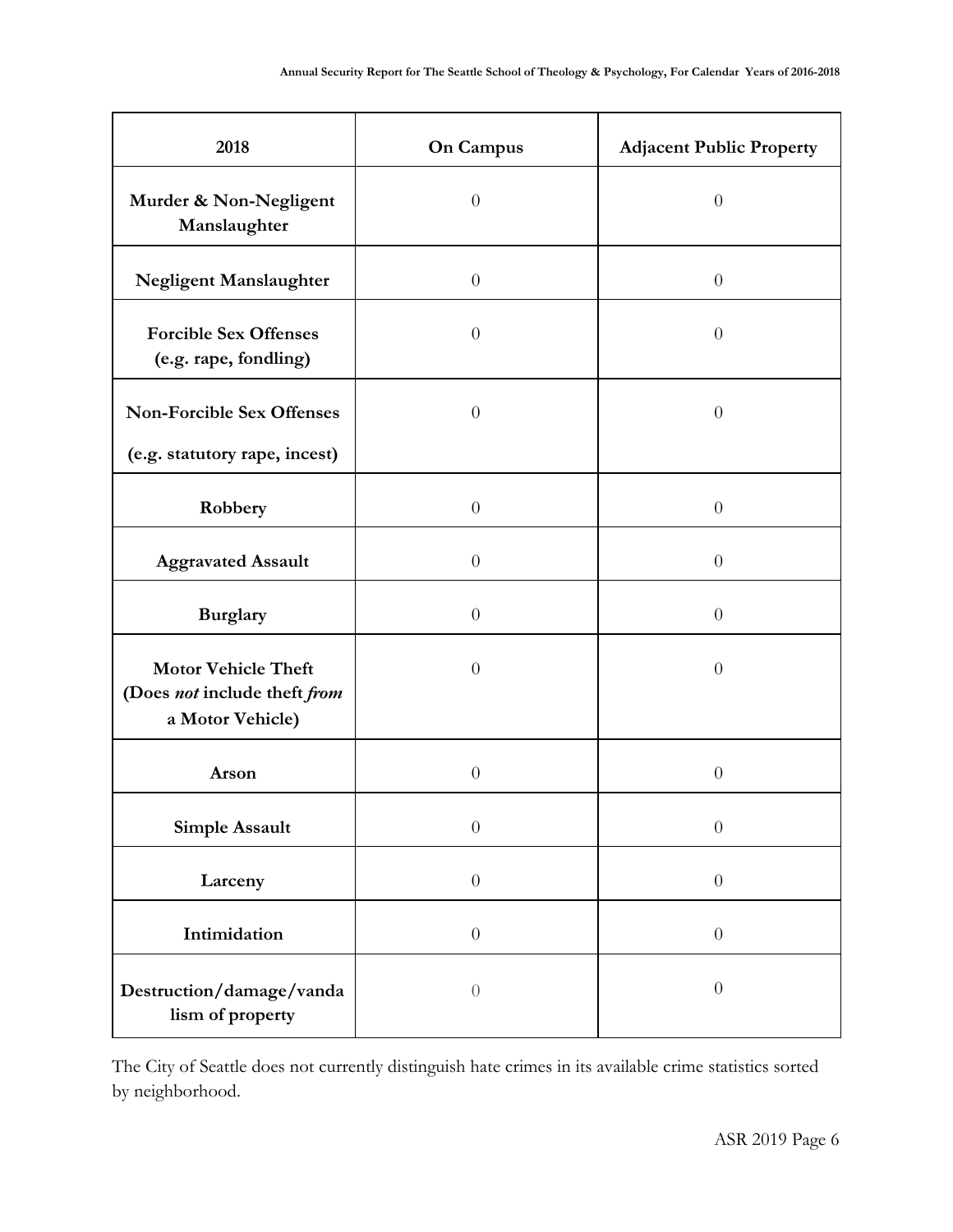## *Additional statistics for the 2016 and 2017 calendar years are included as an appendix at the end of this document.*

# **The Seattle School Safety Policies and Procedures**

#### **Notifications and Evacuation**

The Seattle School's emergency response and evacuation information are available in full, online in our Comprehensive Emergency Management Plan (CEMP), located at: [http://theseattleschool.edu/docs/Comprehensive+Emergency+Management+Plan.pdf.](http://theseattleschool.edu/docs/Comprehensive+Emergency+Management+Plan.pdf) This document is also available in print by request from the Facilities Supervisor. The following policies can be found in the CEMP.

#### **Timely Warnings and Emergency Notifications**

Whenever there is an active, ongoing threat to the safety of individuals on or in the vicinity of The Seattle School campus, members of the Emergency Response Team are responsible for distributing clear information to all students, faculty, and staff in a timely manner so that each person can make adequately informed decisions about their personal safety. These are known as Timely Warnings and are issued to all constituents of The Seattle School campus (all students, faculty, staff, and board members).

- Depending on the nature of the emergency, timely warnings will include the use of email notification via campus email addresses, building intercom systems, fire evacuation alarms, and newsletter announcements. In certain circumstances, text may be used instead or in addition to email, but only with permission.
- Non-emergency but ongoing safety concerns will be communicated to all constituents through safety updates in weekly newsletters and/or special all-campus emails as necessary.

#### **Evacuation Plan**

In the event of an emergency requiring evacuation, The Seattle School staff will announce an evacuation using the building's P.A. (public address) system or the automated fire alarm system. If these systems are not working, staff members who are able to safely do so, will perform a walkthrough of the building and provide verbal notification of evacuation.

When an evacuation is announced everyone inside the building is required to leave immediately and proceed to one of the following two areas:

● Assembly Area #1: The sidewalk across Wall Street and along Elliott Ave – Elliott & Wall. First priority is to quietly gather in this area and await further instructions. In the unlikely event that Assembly Area #1 is compromised, proceed directly to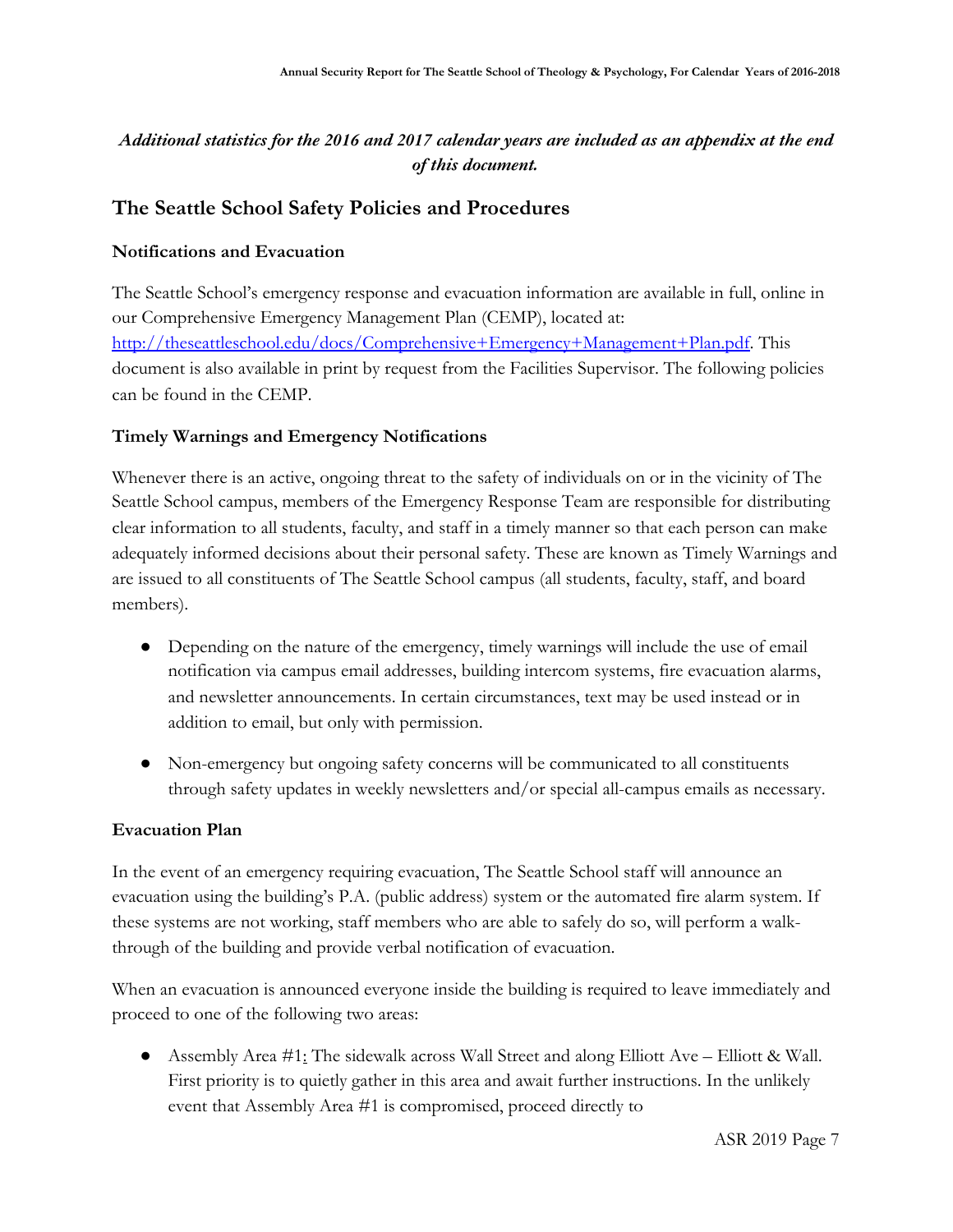• Assembly Area  $\#2$ : On Alaskan Way – across the railroad tracks on the sidewalk and near the bus stop. As above, wait further instructions. If neither Assembly Area is available, faculty and staff are to use their discretion in directing people at least 50 feet away from the building.

Once at the Assembly Area, an "Area Captain" will be selected. The Area Captain will then commence taking a written roll-call of all present, and assist in meeting emergency medical needs. This list will be delivered to the Emergency Response Team as soon as possible. All students and staff must remain in the Assembly Area until roll call is completed. This is vital information, as it will be used to determine those in need, as well as to reassure families of the safety of their loved ones.

# **Building and Safety Policies**

These policies may be found in the Student Handbook, available online at <http://theseattleschool.edu/wp-content/uploads/2019/08/2019-2020-Student-Handbook.pdf>, or in print, by request from the office of the Registrar.

## **Building Hours**

Weekday: During the week the building will open at 7:30a and closes at 9:00p (8:00a - 5:00p on Fridays). The front door will be locked at dusk or by 6:00p – a student must present his/her Seattle School Identification card at the front desk to be allowed entrance if they are not known by the front desk staff.

Weekend: When classes are meeting the building is open on Saturdays from  $11:00a - 3:30p$  and closed on Sunday unless there are intensive courses or conferences scheduled.

Building hours are shortened (generally 8:00a – 4:30p, Monday-Friday) when classes are not in session. Reminder of these shortened hours are on the website and in the newsletter.

# **Campus Security/Crime Awareness**

Students, staff, and faculty are encouraged to report any criminal or suspicious activity, and are made aware of the need for everyone to be responsible for their own security and the security of others. To file a report, contact the Director of Institutional Support (206-876-6152). When a person files a complaint or applies for assistance, all pertinent information is obtained and is officially documented by the completion of an Accident/Injury/Crime Incident Report.

#### **The Clery Act – Campus Security and Crime Statistics**

The federal government mandates that every college or institution that provides Title IV Financial Aid to its students must comply with the Clery Act; the new name for the Student Right-to-Know and Campus Security Act. The Seattle School crime statistics are compiled on a yearly basis from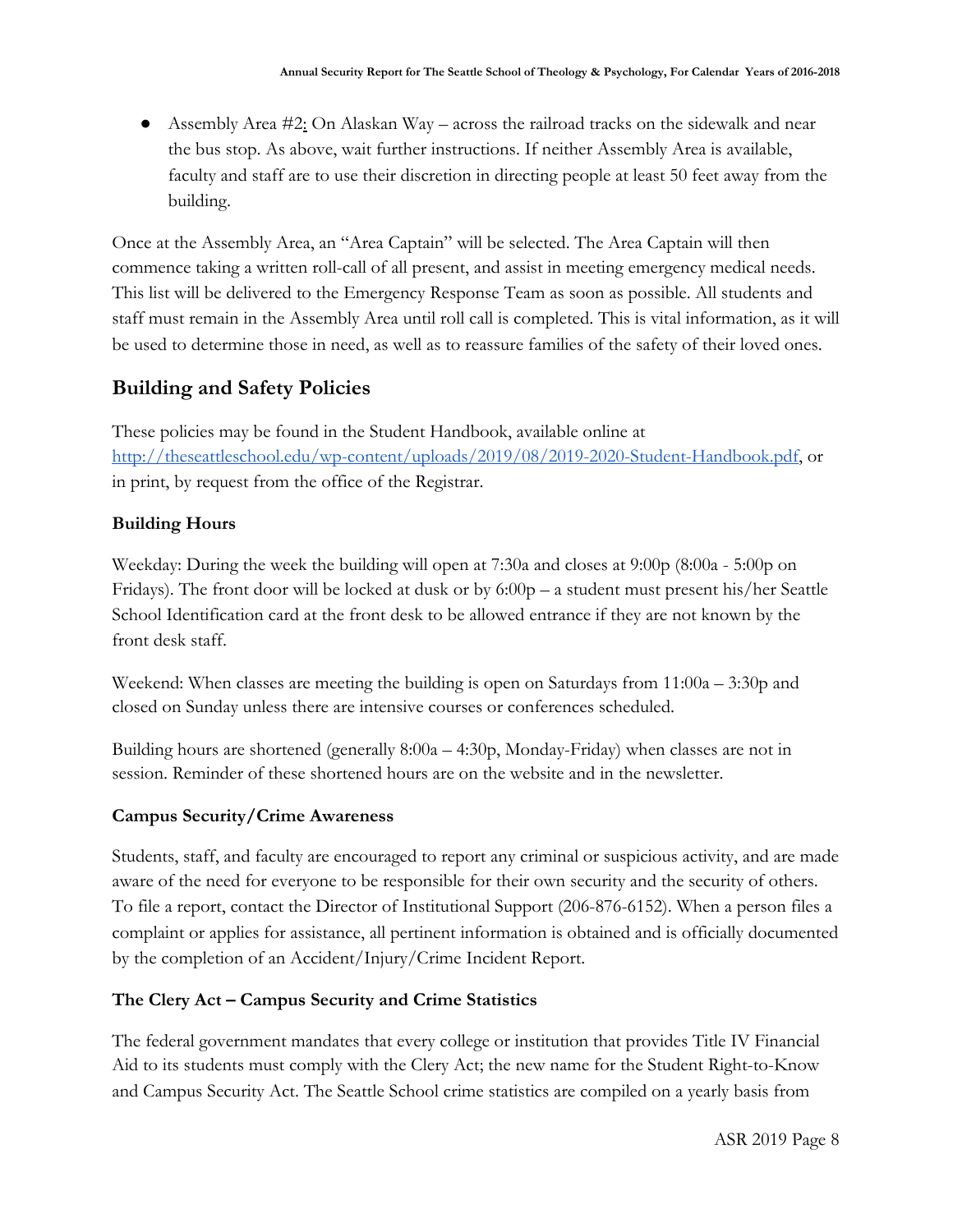daily records maintained by the Facilities Supervisor. Data from local law enforcement is also included when applicable in an effort to ensure that all crimes are reported. The Seattle School Security Report is posted on the website. Printed versions of this report are readily available from the Institutional Support Department at the front desk.

#### **Fire**

In the case of a fire:

- Pull the nearest fire alarm to alert other persons to exit the building.
- At any campus phone dial 9-911.
- Give specific information as to the nature of the fire and its specific location.
- The campus address is 2501 Elliott Avenue, Seattle, WA 98121, and the phone number is (206) 876-6100.

Contact front desk staff to locate the nearest fire extinguisher and follow the directions on the extinguisher. The three basic ways to put out a fire are (1) take away its fuel, (2) take away its air (smother it), and (3) cool it with water or fire extinguishing chemicals. Never use water on an electrical fire; rather use only fire extinguishing chemicals.

#### **Health**

If a situation is obviously life-threatening, such as heart attack, choking, or severe injury: at any campus phone dial 9-911. Give specific information as to the nature of the problem and the specific location of the injured person. The campus address is 2501 Elliott Avenue, Seattle, WA 98121, and the phone number is (206) 876-6100.

First-Aid kits are located on all floors: 2nd/Ground floor kit is at the front desk, the 3rd floor kit is located just outside the Large Classroom and the 4th floor kit is located in the Northwest corner in the kitchen area. A list of First-Aid Certified employees is posted on each First Aid station. If a situation is not life-threatening: contact the Front Desk.

AED units - Automated External Defibrillators - The Seattle School building has two (2) registered AED units, one is mounted on the post by the front desk, just inside the main entry and the second is mounted on the 4th floor in the Northwest corner, near the kitchen. Contact the front desk immediately (ext. 100) if an AED is required or requested.

#### **Persons Exhibiting Threatening Behavior**

The Seattle School strives to have an environment free from intimidation, threats or violent acts. Such conduct includes any form of intimidating, threatening or hostile behavior, physical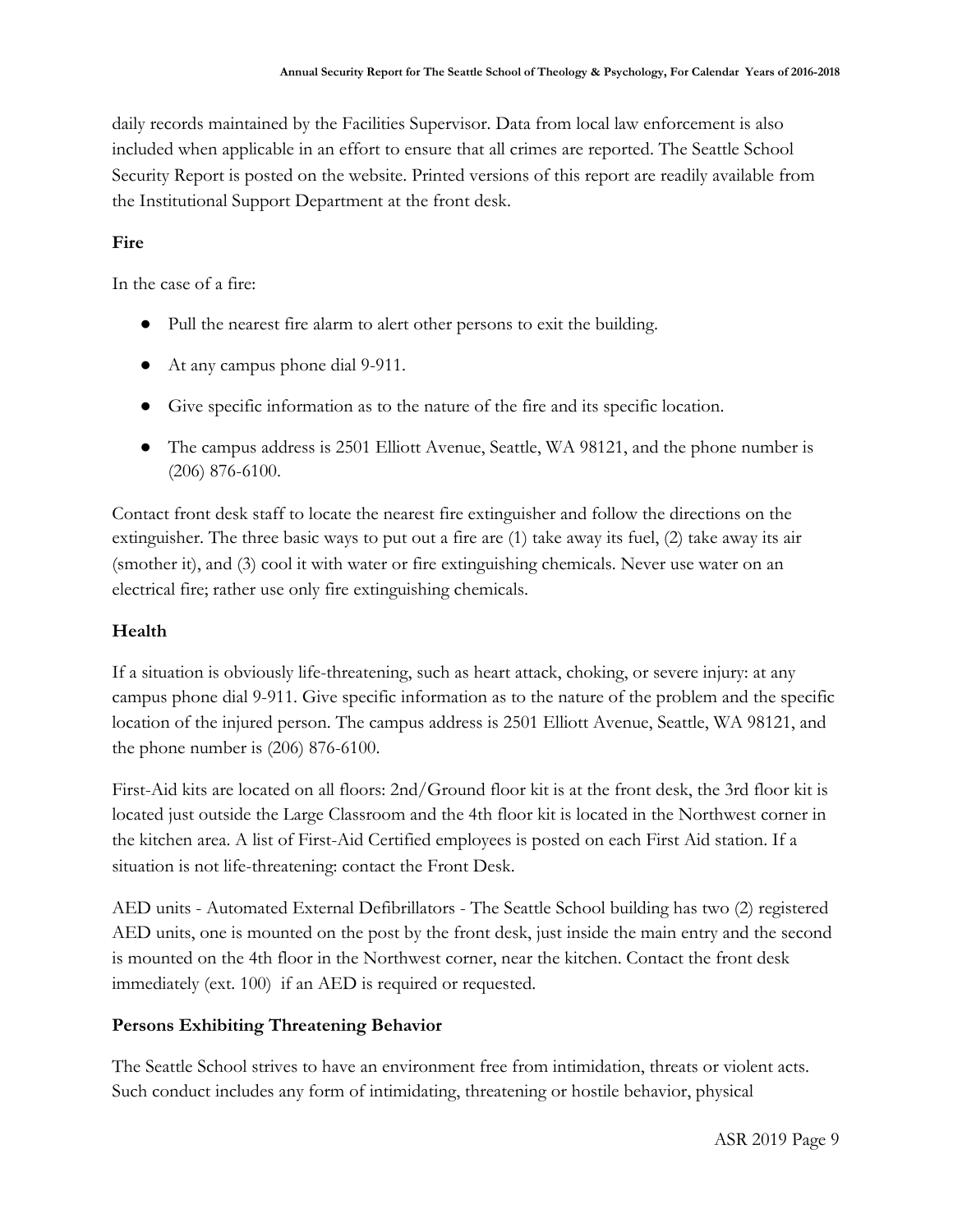altercations, vandalism, arson, sabotage, use or display of weapons, carrying weapons onto school property, or any other act which The Seattle School deems inappropriate under this policy. Likewise, jokes or offensive comments about violence or weapons are not tolerated. Such conduct may result in discipline, including suspension, termination or expulsion.

If a stranger is menacing, threatening, out of control, displaying a weapon, etc.: from any campus phone, dial 9-911. Give specific information to the police as to the nature of the situation and its specific location. The campus address is 2501 Elliott Avenue, Seattle, WA 98121, and the phone number is (206) 876-6100.

Contact administrative staff immediately  $\omega$  ext. 100. Do not attempt to resolve the situation alone.

#### **Student Entrances and Exits**

Students may enter/exit the building by using the main Seattle School entrance. During the school week, the main entrance is open from 8 a.m. until 6 p.m. To access the building before or after hours, you must contact the Facilities Supervisor, Daniel Walkup (dwalkup@theseattleschoo.edu) and **only** in case of emergency. To access stairwells and elevators during business hours, the student must use his/her Seattle School identification card. Should a student need to see an administrator or faculty member, he/she should check in at the front desk, located in the lobby at the main Seattle School entrance.

#### **Weapons & Violence Policy**

The Seattle School has a zero-tolerance policy regarding firearms or weapons on campus. Specifically students, employees, faculty and others performing services for the school (including, but not limited to, temporary employees, consultants, contractors and vendors) are prohibited from carrying, possessing or using guns or other dangerous weapons or devices for any purpose at any time on school premises.

Weapons and other dangerous devices are also prohibited off school premises while on Seattle School related business or at The Seattle School-sponsored events. People who carry a concealed-weapon permit are not allowed to carry a weapon while on school premises or while representing The Seattle School.

Anyone who has knowledge of someone violating this policy should immediately report the incident to the Facilities Supervisor. The complainant should be prepared to provide any relevant information that prompted him/her to observe or suspect violation. The front desk staff or any school administrator has the right to confiscate weapons from people in violation of this policy.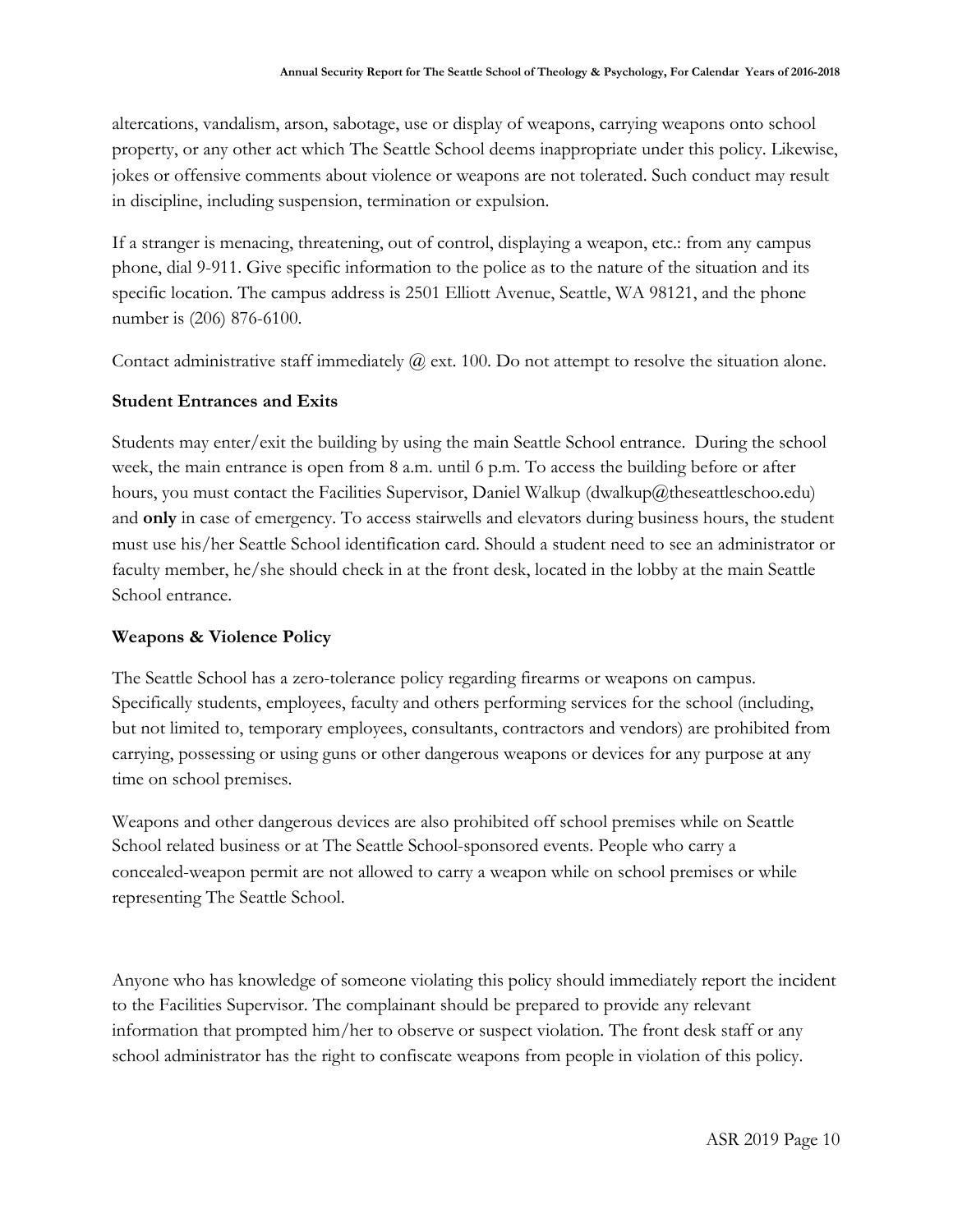Failure to adhere to the weapons policy or failure to cooperate in an investigation is grounds for disciplinary action, up to and including suspension, termination or expulsion.

#### **Weather Closures**

For closures because of weather or natural disaster, The Seattle School voicemail greeting will convey the message if the business office is closed and if classes are cancelled for the day. The website will also list closures. These messages will be posted by 6:00 a.m.

#### **Search Policy**

The Seattle School wishes to discourage theft or unauthorized possession of school property and/or property of staff, faculty, students, and visitors. To facilitate enforcement of this policy, a school representative may inspect not only desks and offices, but also persons entering and/or leaving the premises, and any packages or other belongings. Any student who wishes to avoid inspection of any articles or materials should not bring such items onto school premises.

#### **Smoking**

Washington State law prohibits smoking in all places of employment. You may smoke outside provided you are not standing within 25 feet of a building entrance or exit, windows that open, or air intake equipment. Employees who observe a guest or visitor who is in violation of this policy should promptly and politely advise the individual of the policy. Any employee who violates this policy shall be subject to disciplinary action.

#### **Solicitation and Sales**

The Seattle School policy prohibits distributing material or soliciting students, faculty, or staff on company premises at any time unless approved by the Chief Financial Officer. Solicitation for any purpose or cause may include requests for subscriptions, donations, pools, gifts, charities, memberships, or other forms of requests.

The Student Directory, staff and/or faculty rosters and classroom time may not be used for purposes of solicitation; such use is expressly forbidden.

#### **Statement of Student Rights & Responsibilities**

All students enrolled at The Seattle School assume an obligation to conduct themselves at all times as responsible members of the campus community, to respect the personal and property rights of others, and to support the educational mission of The Seattle School. The Seattle School insists that its students demonstrate personal and professional integrity in addition to academic excellence.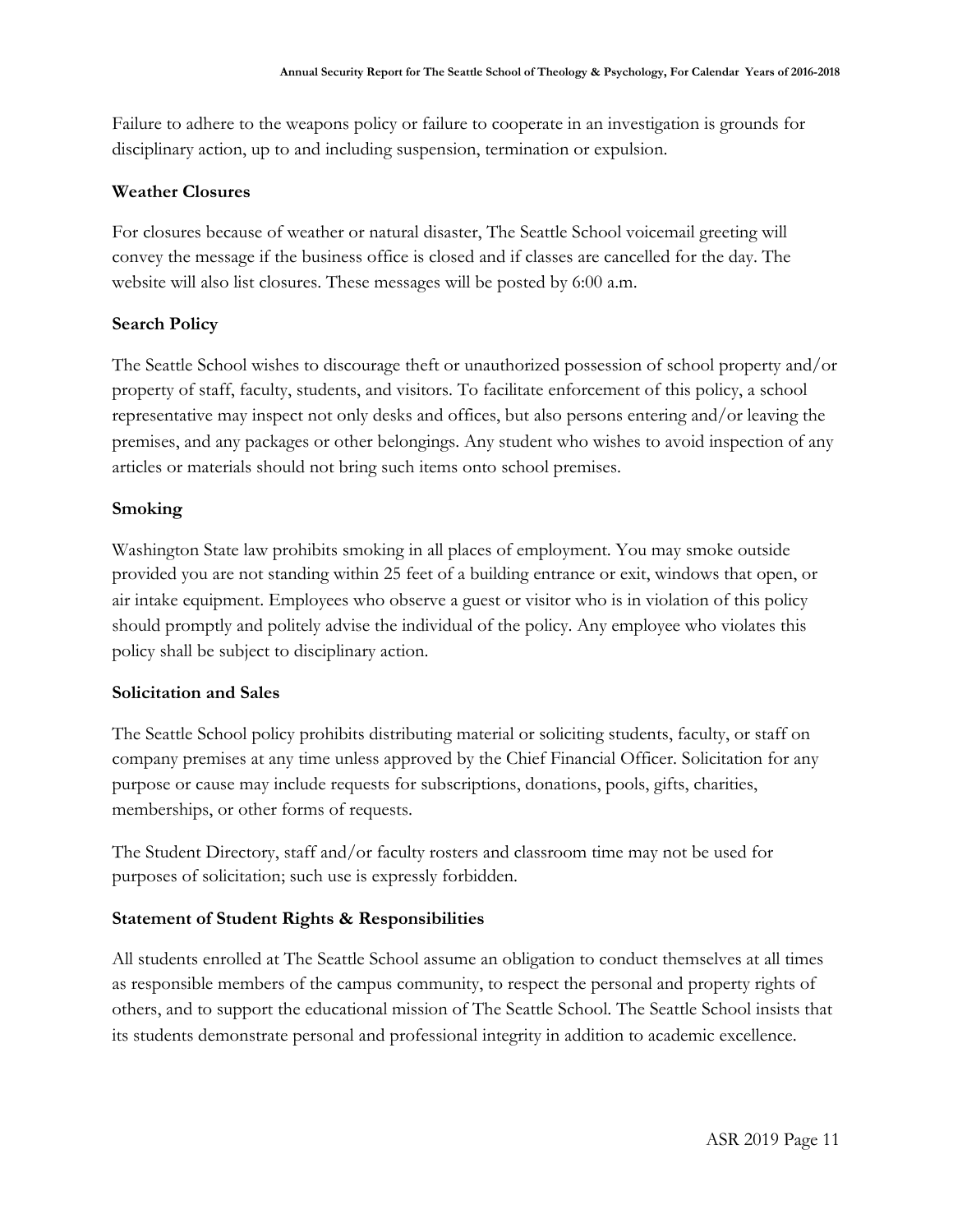The Seattle School's administrators, faculty, and staff encourage student involvement in decision making. Student participation and input on institutional committees and teams are not only valued and encouraged at The Seattle School, but considered to be missionally imperative.

# **Nondiscrimination, Harassment, Sexual Harassment, and Sexual Violence Prevention and Title IX Policies**

#### **The Federal Campus Sexual Assault Victims' Bill of Rights**

- Survivors shall be notified of their options to notify law enforcement.
- Accuser and accused must have the same opportunity to have others present.
- Both parties shall be informed of the outcome of any disciplinary proceeding.
- Survivors shall be notified of counseling services.
- Survivors shall be notified of options for changing academic and living situations.

*The Campus Sexual Assault Victims' Bill of Rights* was signed into law by President George Bush in July of 1992. This law requires that all colleges and universities (both public and private) participating in federal student aid programs afford sexual assault victims certain basic rights. Schools found to have violated this law can be fined up to \$35,000 or lose their eligibility to participate in federal student aid programs. Complaints about schools that have failed to comply with this law should be made to the U.S. Department of Education.

These policies may be found in the Student Handbook, available online at <http://theseattleschool.edu/wp-content/uploads/2019/08/2019-2020-Student-Handbook.pdf>, or in print, by request from the office of the Registrar.

#### **Federal Law**

To the extent required by federal law, it is the policy of The Seattle School of Theology & Psychology (The Seattle School") not to discriminate on the basis of race, color, national origin, sex, age, religion (except in the case of employment), disability, or genetic information in its admissions, educational programs or activities, or employment. Consistent with federal law, The Seattle School will provide reasonable accommodations to persons with disabilities. As a religious educational organization, The Seattle School reserves the right to prefer employees and prospective employees on the basis of religion. The phrase "**educational programs or activities**" includes instruction, grading, financial aid, training programs, internships, externships, social and recreational activities, and other aspects of the educational programs or activities at The Seattle School. Discrimination in employment prohibited by this policy includes discrimination in hiring, compensation, promotion,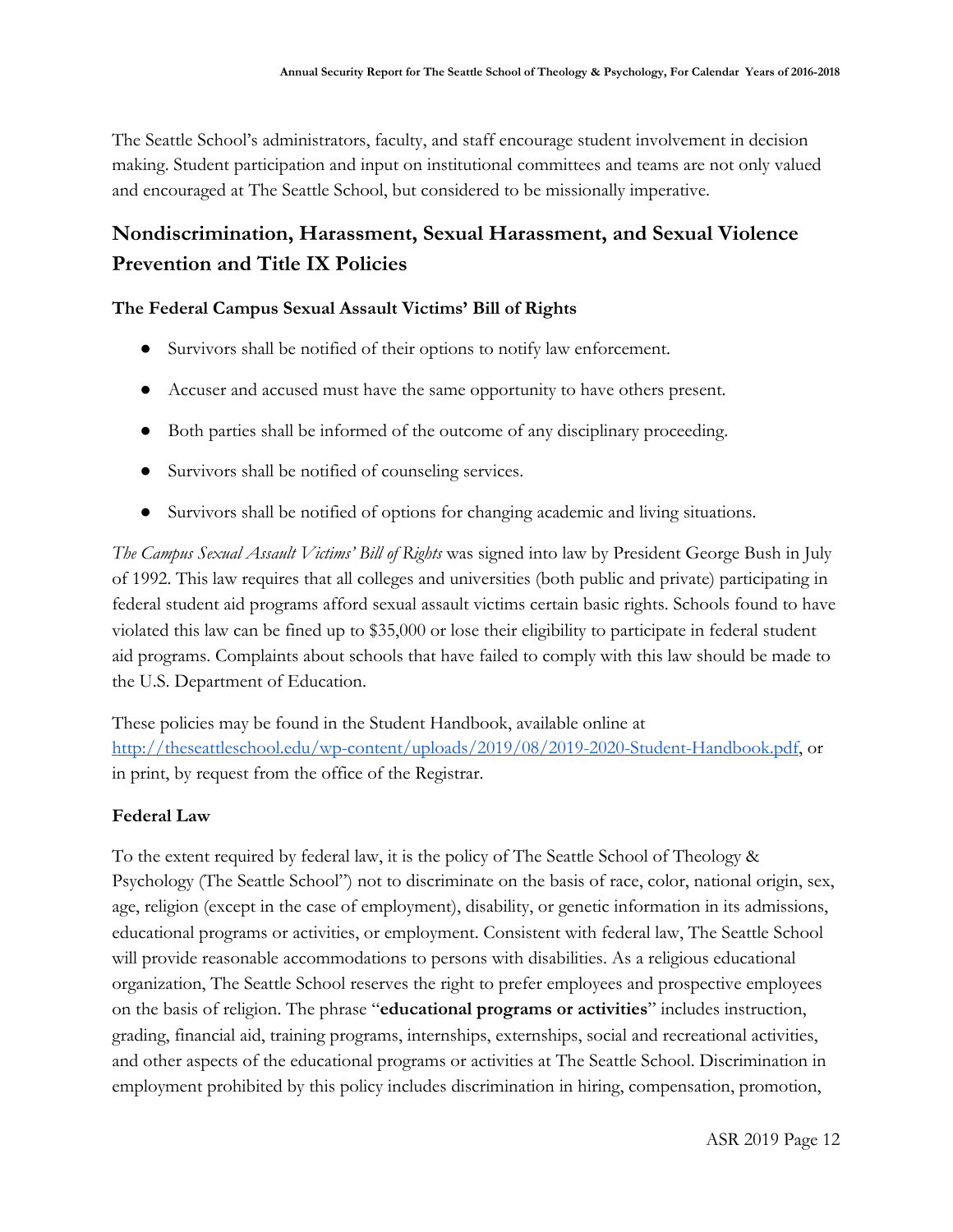transfer, retirement, evaluation, discipline, benefits, termination, and other employment practices. "**Discrimination**" is defined below. "**Harassment**" is a form of discrimination, and is also prohibited by this policy.

#### **Other Prohibited Discrimination and Harassment**

It is also the policy of The Seattle School not to discriminate against its students and student applicants in its admissions or other educational programs or activities on the basis of sexual orientation, marital status, or honorably discharged veteran or military status. The term "**sexual orientation**" means heterosexuality, homosexuality, bisexuality, and gender expression or identity. As defined by the Washington Law Against Discrimination, the term "**gender expression or identity**" means "having or being perceived as having a gender identity, self-image, appearance, behavior, or expression, whether or not that gender identity, self-image, appearance, behavior, or expression is different from that traditionally associated with the sex assigned to that person at birth."

#### **Prohibition Against Sexual Harassment and Sexual Misconduct**

Although covered above by the prohibition against sex discrimination, The Seattle School emphasizes that it prohibits sexual harassment, which is a form of sex discrimination. Sexual harassment also includes sexual misconduct, which is also prohibited by this policy. Both of these terms are defined below, and those sections include examples of sexual harassment and sexual misconduct.

#### **No Retaliation**

The Seattle School not only prohibits discrimination and harassment (including sexual harassment), but it also prohibits retaliation against any person for making a complaint about discrimination or harassment; assisting, testifying, or otherwise participating in any discrimination or harassment investigation; or otherwise opposing discrimination or harassment prohibited by this policy. This includes any retaliation against any witness or bystander who reports or provides any information about alleged discrimination or harassment, or who intervenes to stop or attempt to stop any discrimination, harassment, or sexual misconduct. "**Retaliation**" means any adverse action that might dissuade or deter a reasonable person from making or supporting a complaint of discrimination or harassment. Examples of retaliation include intimidation, threats, coercion, termination of employment, unjustified negative grades or evaluation, reduction in pay, denial of a promotion, physical assault, and any other conduct that constitutes prohibited discrimination or harassment under this policy. Retaliation against any person thought to have engaged in any activity protected by this section, whether or not the person actually engaged in any protected activity, is also prohibited by this policy.

#### **Reporting Violations; Discrimination Grievance Procedures**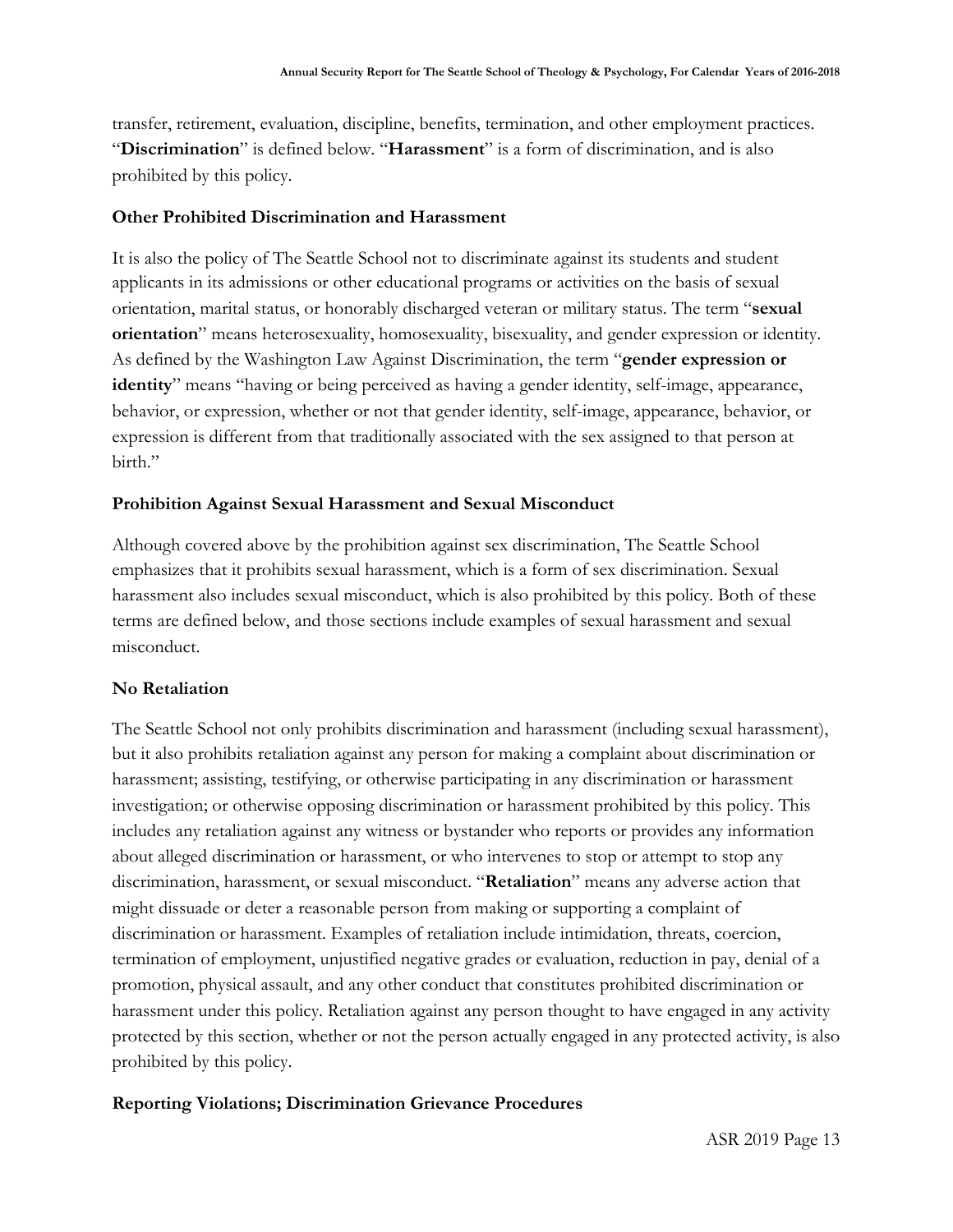Where to File a Complaint

Any student or employee who believes he or she has suffered discrimination, harassment (including sexual harassment or sexual misconduct), or retaliation in violation of this policy, should contact one of the following individuals to file a complaint:

Manager of Student Life Programs (currently Rebecca Shirley) (206) 876-6137

[rshirley@theseattleschool.edu](mailto:rshirley@theseattleschool.edu)

2501 Elliott Avenue

Seattle, WA 98121

Director of Human Resources (currently Kartha Heinz) (206) 876-6131

[kheinz@theseattleschool.edu](mailto:kheinz@theseattleschool.edu)

2501 Elliott Avenue

Seattle, WA 98121

#### **Discrimination Grievance Procedures**

Violations of this policy will be addressed through the Discrimination Grievance Procedures. Hard copies of the Discrimination Grievance Procedures are also available from the Title IX Coordinator and the Director of Human Resources.

#### **Consequences of Violating this Policy**

Consequences for violating this policy will depend on the facts and circumstances of each particular situation.

- Sanctions and corrective action could include the following: a requirement not to repeat or continue the discriminatory, harassing, or retaliatory conduct; a reprimand; a no-contact order; denial of a merit pay increase; reassignment; removal from class; suspension; termination or expulsion, or other appropriate sanction, remedy, or response.
- The severity of the sanction or corrective action may depend on the frequency and severity of the offense and any history of past discriminatory, harassing, or retaliatory conduct.
- A finding of discrimination, harassment that creates a hostile environment or resulted in any tangible action (either in the employment or educational setting), or sexual misconduct may be cause for disciplinary action, up to and including discharge in the case of an employee and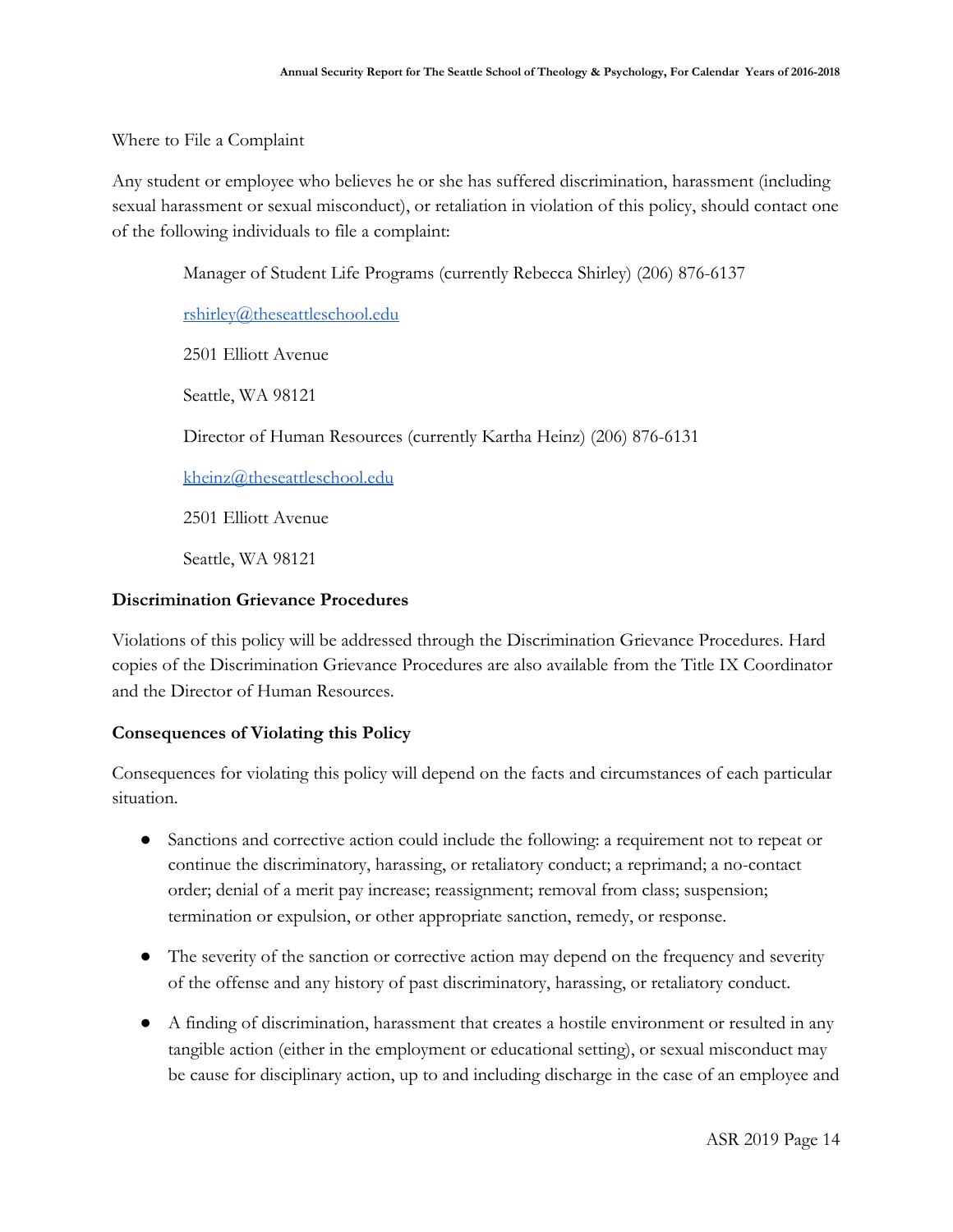expulsion in the case of a student. The Seattle School may also report any criminal conduct to a law enforcement agency.

- The Seattle School may take immediate steps to protect the complainant from further discrimination, harassment, or retaliation before completion of its investigation or the process outlined in the Discrimination Grievance Procedures. For example, in the case of a sexual harassment or sexual misconduct complaint, The Seattle School may take steps to separate the accused harasser from the complainant.
- The Seattle School may also take appropriate action even if it does not find discrimination or harassment that creates a hostile environment or results in a tangible action, but The Seattle School finds that the respondent engaged in disruptive behavior or determines that action is necessary or appropriate to prevent the creation of a hostile environment or a situation that may result in a tangible action or other form of unlawful discrimination or harassment.

#### **Off-Campus Conduct**

Conduct that occurs off campus can be the subject of a complaint or report and will be evaluated to determine whether it violates this policy. For example, if off-campus discrimination or harassment has continuing effects that create a hostile environment on campus, then the discrimination or harassment violates this policy. Allegations of off-campus sexual misconduct are of particular concern and should be brought to the attention of The Seattle School.

## **Mandatory Reporting by Employees of any sex-based discrimination, sexual harassment, or sexual misconduct involving students**

The Seattle School wants to stop and respond effectively to instances of sex-based discrimination, sexual harassment, and sexual misconduct involving its students. Therefore, any employee receiving any information about any alleged or possible sex-based discrimination, sexual harassment, or sexual misconduct involving students, must report that information to the Title IX Coordinator or the Director of Human Resources (each a "Complaint Officer") within 24 hours of receiving that information. Employees who are statutorily prohibited from reporting that information are exempt from this reporting requirement, including any licensed counselor who receives the information in his or her capacity as a licensed counselor. After receiving a report of alleged or possible sex-based discrimination, sexual harassment, or sexual misconduct, the Complaint Officer will evaluate the information received and determine what further actions should be taken. The Complaint Officer will follow the procedures described in the Discrimination Grievance Procedures. The Complaint Officer will take steps, either directly with the complainant or through a reporting employee, to provide information about the Discrimination Grievance Procedures, as well as available health and advocacy resources and options for criminal reporting (if applicable).

#### **Voluntary Reporting by Students**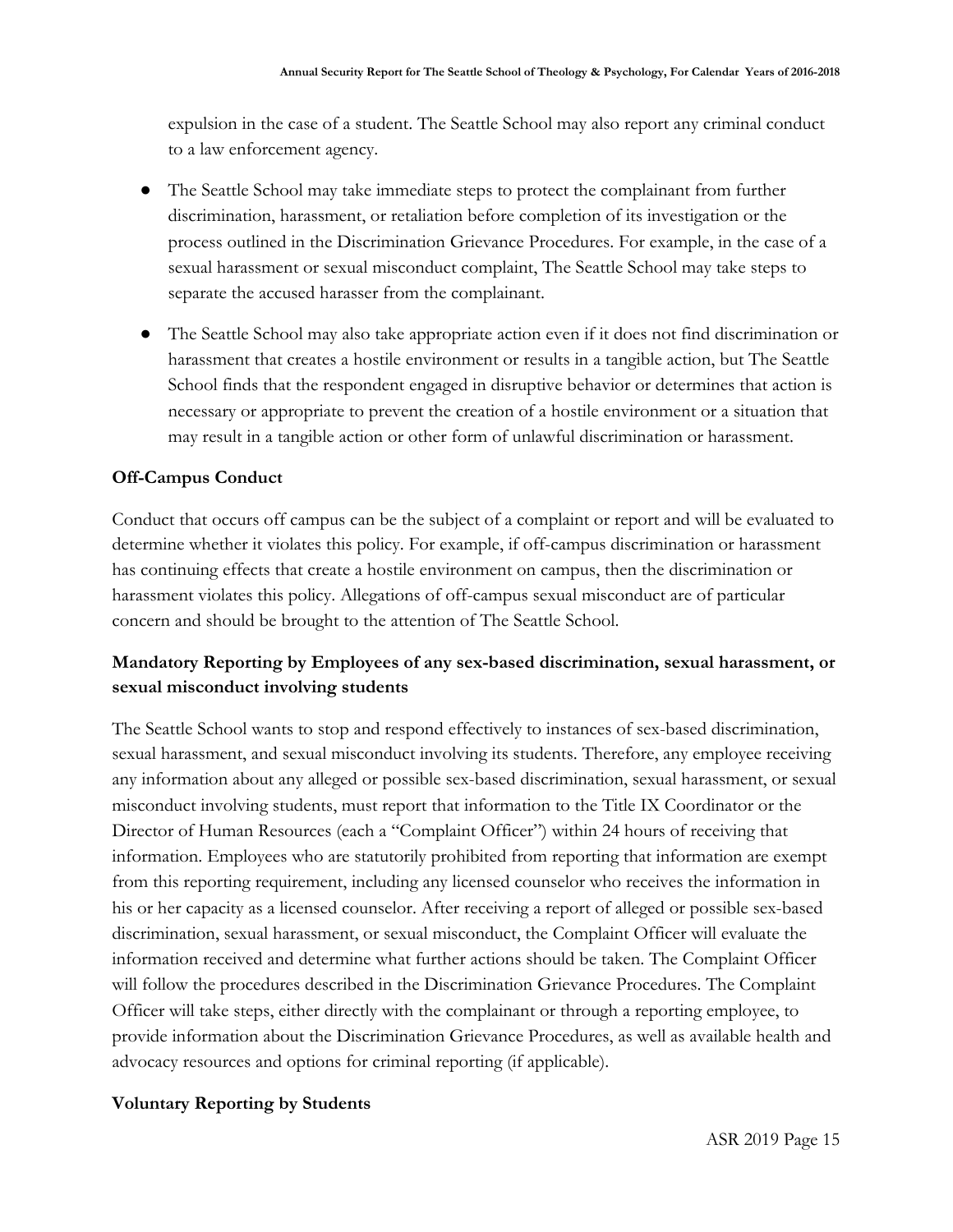The Seattle School strongly encourages its students to report instances of sex-based discrimination, sexual harassment, and sexual misconduct involving students.

#### **Substance Abuse Policy and Prevention Program**

The Seattle School's Substance Abuse Policy and Prevention Program reflects a broad commitment to a healthy school community marked by standards that reflect personal accountability and responsibility; demonstrate regard for the safety, security, and the health of others; and maintain the atmosphere needed for study and reflection. The misuse of alcohol and other drugs subverts the school's ability to achieve its central mission—the ability to serve God and neighbor through transforming relationships.

The Seattle School recognizes explicitly that students, faculty, and staff are adults, which means that they are expected to obey the laws and take personal responsibility for their conduct. Individuals are accountable for their choices and behavior. Careful attention to this information will help students, faculty, and staff promote the school's compliance with the Drug-Free Schools and Communities Act of 1989. Unlawful possession, use, or distribution of illicit drugs and alcohol by students on its property or as part of any of its activities is specifically prohibited and is a violation of the laws of the City of Seattle, the State of Washington, and the United States. The Seattle School will support all local, state, and federal laws relating to drug and alcohol abuse, including referral to local authorities for prosecution. The courts will determine penalties for violations of these laws.

#### **Policy on Drug or Alcohol Use by Students**

The Seattle School prohibits the illegal and irresponsible use of alcohol and other drugs by students. Students have the responsibility to conduct themselves in a lawful and appropriate manner consistent with the mission of the school. Each student has the responsibility to know the risks associated with the use and abuse of alcohol and other drugs and to assist the school in creating an environment that promotes health- enhancing attitudes and activities.

#### **Drugs**

- The school strictly prohibits the manufacture, sale, possession, distribution, dispensing, or use by a student of a controlled or illegal substance not medically authorized.
- The school strictly prohibits the manufacture, sale, possession, distribution, or dispensing by a student of drug paraphernalia.

#### **Alcohol**

● The possession, sale, distribution, and consumption of alcoholic beverages on the school's campuses or in connection with school-sponsored or related events is permitted only within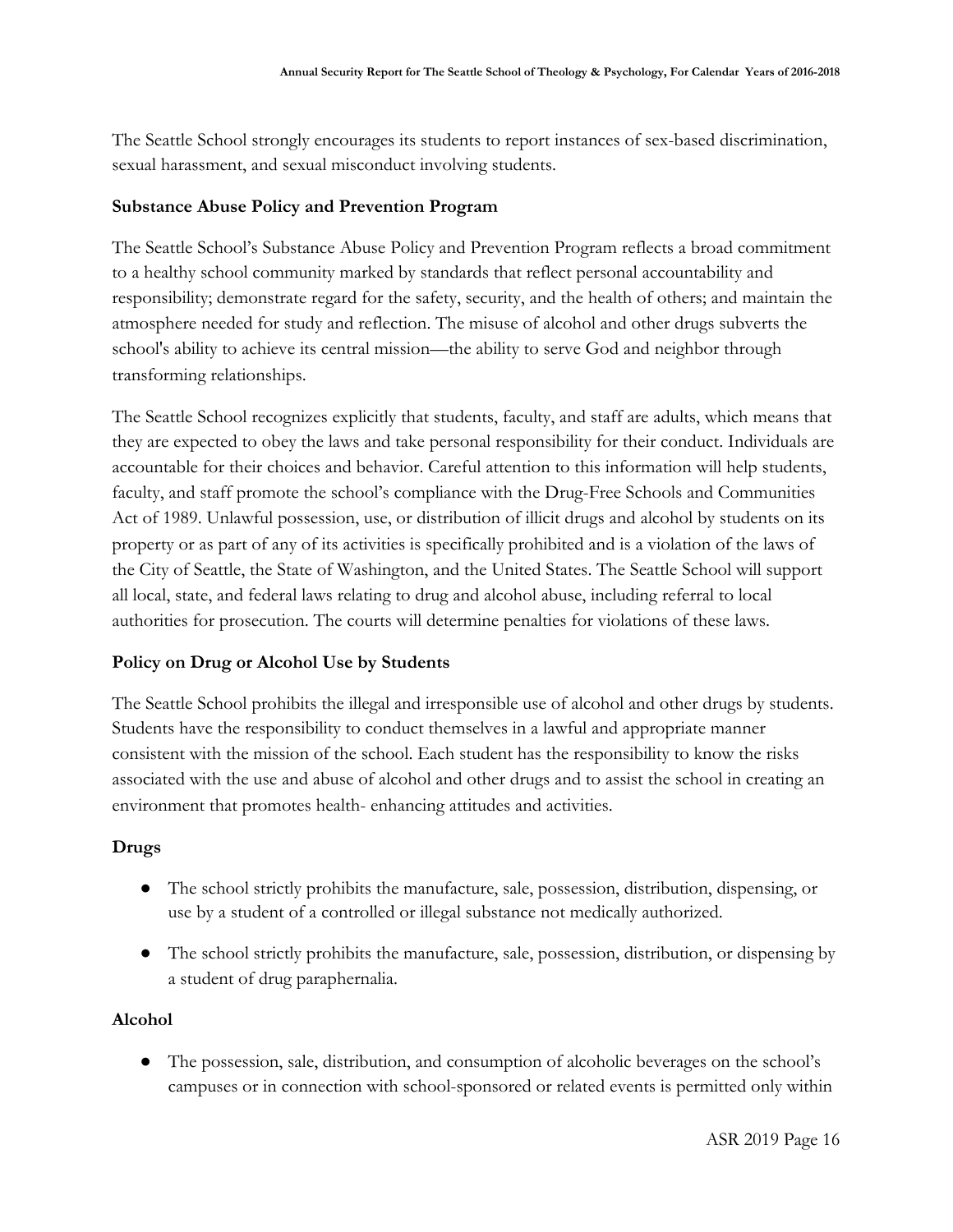the limits prescribed by Washington state and federal laws, and in accordance with the Campus Policy for Alcohol Use at Events (below). In addition, no open containers of alcohol are permitted on school property at any time, except within the area covered by a valid liquor permit.

- The school strictly prohibits students from appearing on campus obviously under the influence of alcohol. Alcohol will not be allowed to interfere with co-curricular activities, campus safety or security, or classroom learning.
- The school will not excuse acts of misconduct committed by students whose judgment is impaired by consumption of alcohol or drugs. Students are expected to assume responsibility for their own behavior and must understand that being under the influence of drugs or alcohol in no way lessens their accountability. Violations of the law or school rules or policies relating to drug or alcohol use will result in disciplinary sanctions up to and including dismissal as described in the Student Code of Conduct. In general, students will be disciplined if their use of alcohol or drugs is illegal or threatens to create public disorder, public disturbances, danger to themselves or others, or property damage. In addition, the school has the right to refer suspected unlawful drug or alcohol-related incidents to appropriate federal, state, or local legal authorities.

#### **Campus Policy on Alcohol Use at Events**

To serve alcohol on campus, the event sponsor must complete an Alcohol Service Request Form (available on Google Drive) or by request of the Facilities Supervisor ([facilities@theseattleschool.edu\)](mailto:facilities@theseattleschool.edu) and submit it to the Executive Council for approval at least **two weeks prior** to the event. The Seattle School reserves the right to deny authorization at any time. If approval is granted, the event's sponsor is responsible for providing a licensed vendor/caterer to provide and serve the alcohol. The event sponsor is responsible, along with individuals directed to serve the alcohol, for compliance with all applicable laws, ordinances, and school policies pertaining to the use, furnishing, or possession of alcohol.

Alcohol may not be served to any person under the age of 21. A separate alcohol serving area is required at events where persons under 21 will be present. The event's sponsor will also be required to devise a system by which picture identification will be checked to verify legal age.

Alcohol must be served and monitored and may not be left unattended so to allow free access. Event sponsors and the individuals directed to serve the alcohol are responsible and obligated to refuse alcohol to anyone whom they believe has had too much to drink. All service of alcohol to guests must stop 60 minutes prior to the ending time of the event. No served alcohol is allowed beyond the doors of the building. Non-alcoholic beverages and food must be available and featured prominently at the event.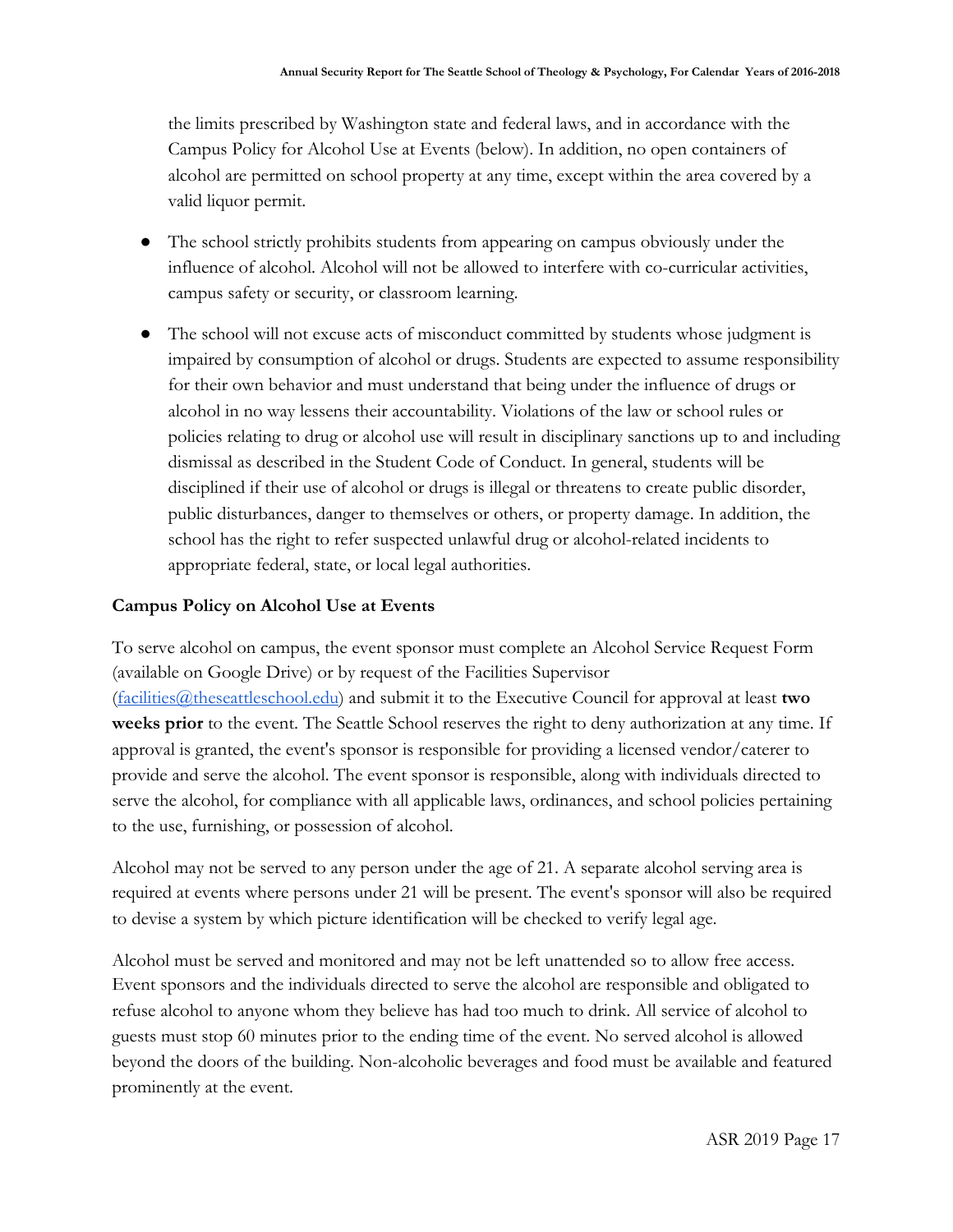#### **Health Risks of Alcohol and Other Drug Use**

Alcohol and illicit drug use can pose many health risks to students, faculty, and staff. Use may result in impaired judgment and coordination; physical and psychological dependence; damage to vital organs such as the heart, stomach, liver and brain; inability to learn and remember information; psychosis and severe anxiety; unwanted or unprotected sex resulting in pregnancy and sexually transmitted diseases (including HIV and AIDS); and injury and death. Negative consequences of alcohol and other drug use can be immediate.

#### **Resources for Education and Treatment**

Faculty and staff who suspect they may have a drug or alcohol abuse problem are encouraged to seek assistance through their own efforts before the problem affects their employment status. The school provides benefit-eligible employee access to an independent, confidential Employee Assistance Program (EAP) that offers confidential assessment, counseling, and referral assistance in areas that include alcohol and drug abuse. The EAP can be reached by calling 1-800-316-2796. Please contact the Human Resources Office, [hr@theseattleschool.edu](mailto:hr@theseattleschool.edu) for further information.

#### **Community Services**

A variety of community organizations in the greater Seattle area can be resources for students, faculty or staff. They are organized into three categories for ease of reference: 24-hour emergency numbers; self- help groups; and alcohol and drug treatment programs.

| <b>Emergency Numbers</b>                             |                                           |
|------------------------------------------------------|-------------------------------------------|
| Alcohol and Drug 24hr Helpline                       | (206) 722-3700; 1-800-562-1240 (WA State) |
| Domestic Violence Helpline                           | 1-800-562-6025                            |
| HIV/AIDS Hotline                                     | 1-800-272-3437                            |
| 24hr Crisis Line                                     | (206) 461-3222; 1-800-621-4636 (WA State) |
| King County Sexual Assault<br><b>Resource Center</b> | (425) 226-5062; 1-800-825-7273            |
| <b>Local Self-Help Groups</b>                        |                                           |

ASR 2019 Page 18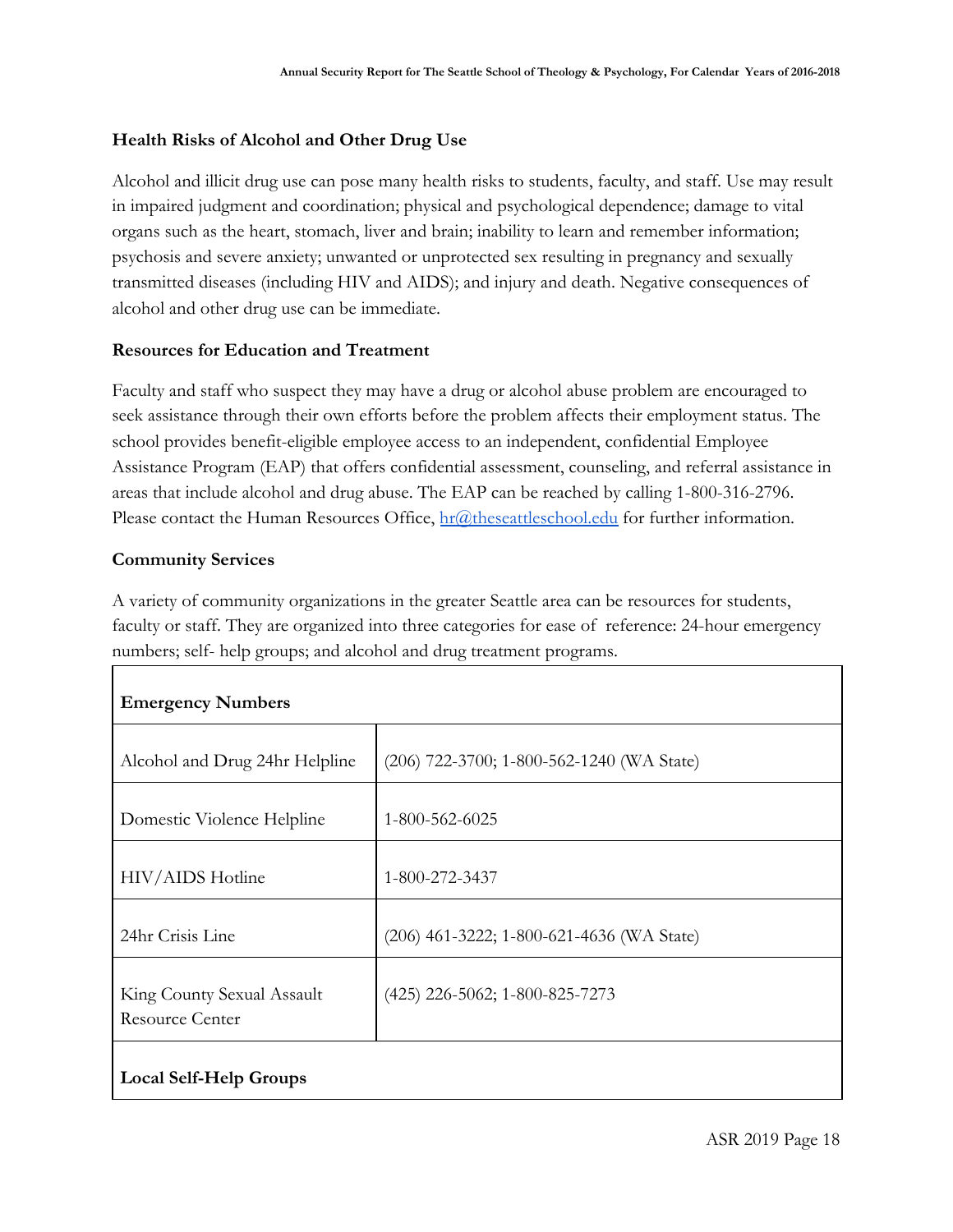| Alanon/Alateen/Alatot                       | $(206)$ 625-0000                                            |                  |  |  |
|---------------------------------------------|-------------------------------------------------------------|------------------|--|--|
| Alcoholics Anonymous (AA)                   | $(206)$ 587-2838                                            |                  |  |  |
| Marijuana Anonymous                         | $(206)$ 548-9034                                            |                  |  |  |
| Naranon                                     | $(206)$ 626-7171                                            |                  |  |  |
| Narcotics Anonymous                         | $(206)$ 790-888                                             |                  |  |  |
| <b>Alcohol and Drug Treatment Resources</b> |                                                             |                  |  |  |
| <b>Auburn Youth Resources</b>               | 816 F St SE, Auburn, WA 98002                               | $(253)$ 939-2202 |  |  |
| <b>Catholic Community Services</b>          | 100 23rd Ave S, Seattle, WA 98122                           | $(206)$ 328-5097 |  |  |
| Central Seattle Recovery Center             | 1401 E. Jefferson, #300, Seattle, WA<br>98122               | $(206)$ 322-2970 |  |  |
| Central Youth and Family<br>Services        | 1901 Martin Luther King Jr. Way South,<br>Seattle, WA 98144 | $(206)$ 322-7676 |  |  |
| Consejo Counseling and Referral             | 3808 South Angeline, Seattle, WA 98118                      | $(206)$ 461-4880 |  |  |
| Eastside Recovery Center Inc.               | 1412 140th Pl NE, Bellevue, WA 98005                        | $(425)$ 747-7892 |  |  |
| Lakeside Milan Recovery Center<br>Inc       | 10322 NE 132nd St. Kirkland, WA<br>98034                    | $(425)$ 823-3116 |  |  |

*These resources have not been screened by The Seattle School and the school makes no specific endorsement of or recommendations to any one program.*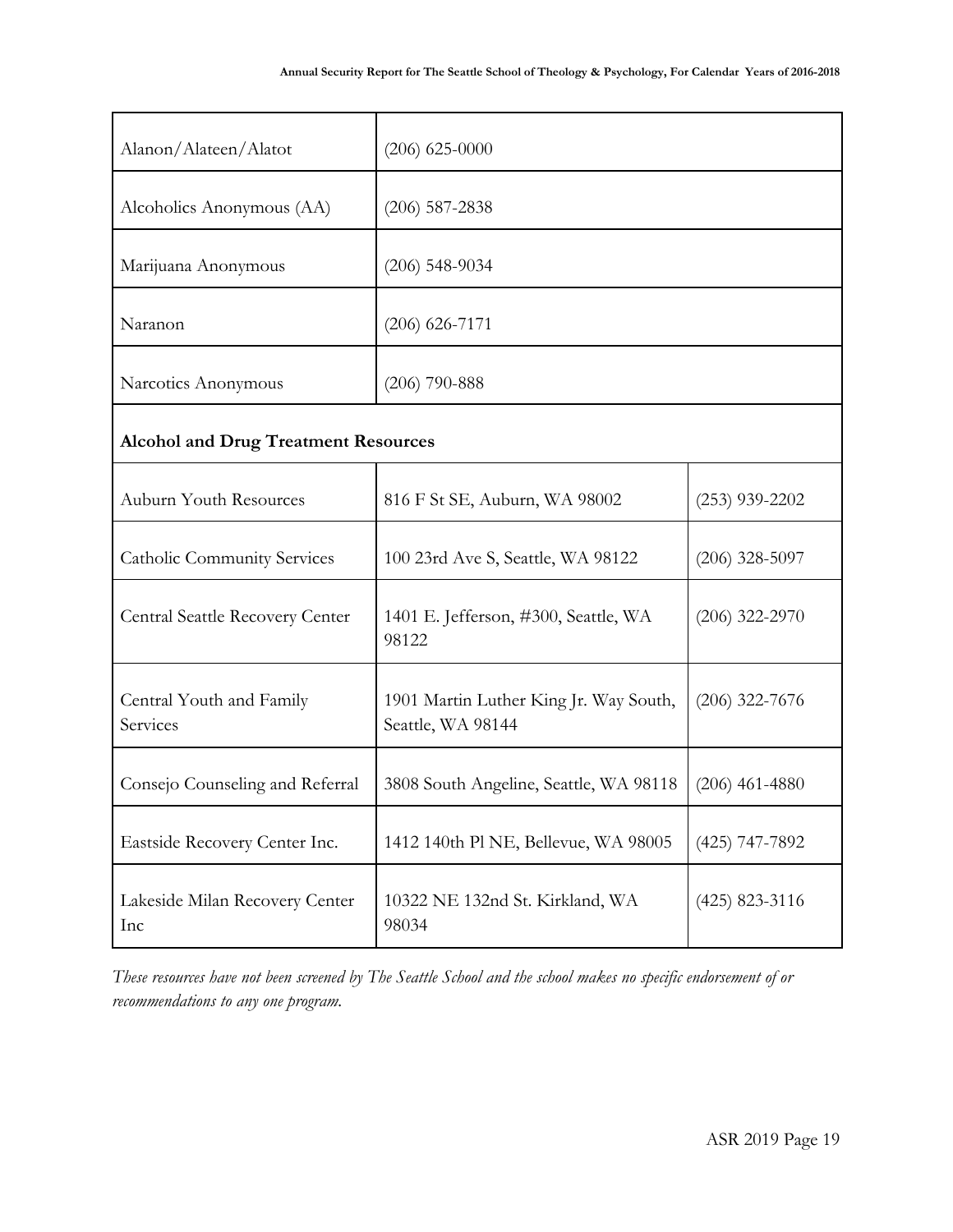# **Education and Programming for Campus Safety and Violence Prevention**

In addition to the publication of an Annual Security Report, The Seattle School has instituted a campus safety and Title IX training for all students during our annual fall (Re)Orientation. Each student is provided with a copy of this report and informed of their rights and responsibilities afforded by the Clery Act, the Department of Education, Title IX, and the policies of The Seattle School.

The Seattle School is committed to ongoing review of our emergency management, safety, and violence prevention policies and procedures to ensure compliance with the guidelines of the Department of Education. We conduct annual employee safety trainings, fire drills, and tests of our Comprehensive Emergency Management Plan in order to ensure ongoing preparedness and compliance with local, state, and federal laws.

If you have questions or concerns about any of these policies, please contact the Director of Institutional Support.

You may request a printed copy of the Student Handbook, the Comprehensive Emergency Management Plan, and the Annual Security Report in person, by phone at 206.876.6152, or by email at [facilities@theseattleschool.edu.](mailto:facilities@theseattleschool.edu)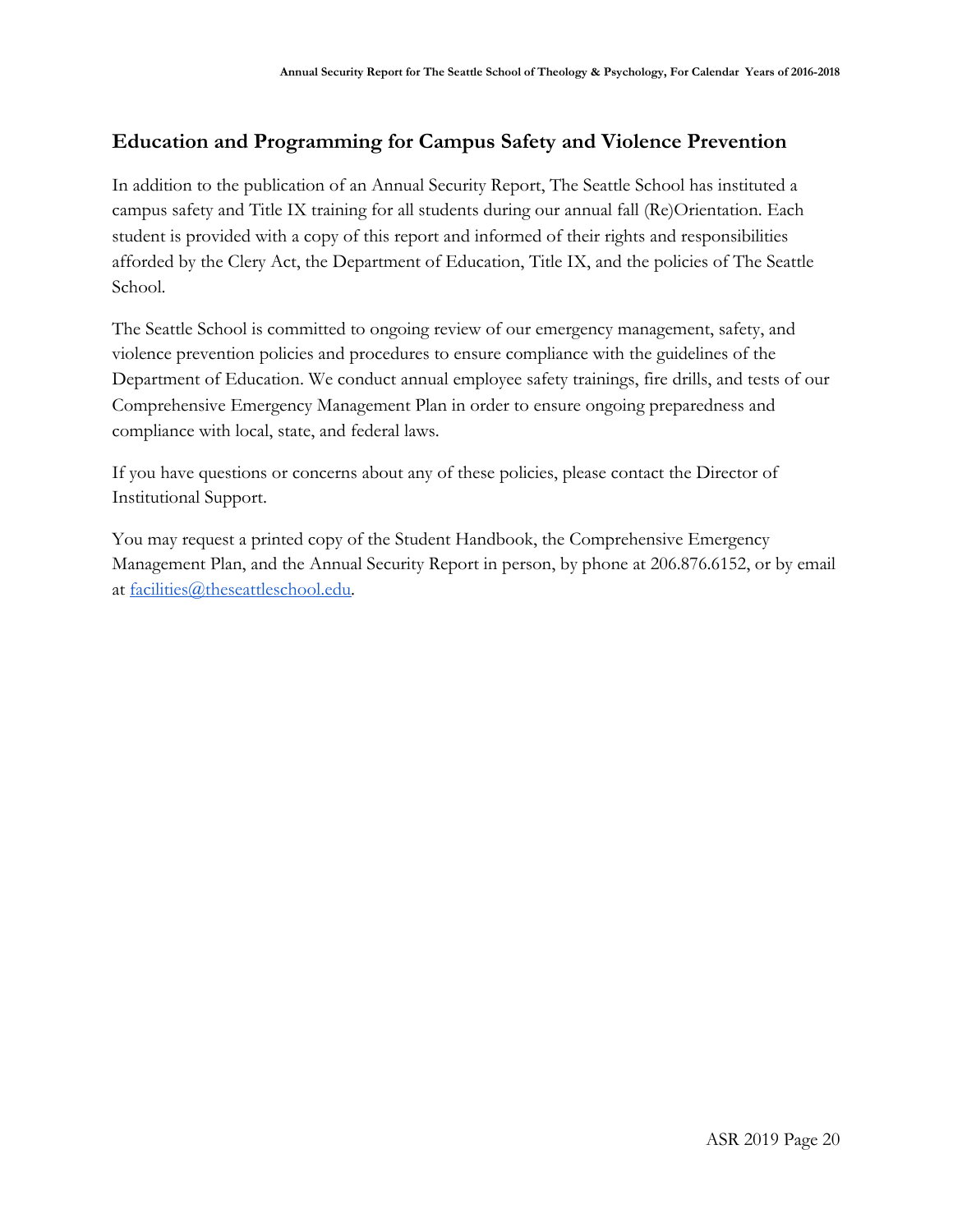# **Appendix A Prior Statistics**

#### **2016 Statistics**

The following statistics represent data collected by The Seattle School of Theology & Psychology from reports made to The Seattle School and the Seattle Police Department concerning crimes occurring on campus geography (defined as our building and immediately adjoining public property: sidewalks and streets) in the 2015 calendar year. In addition, we have included statistics for the surrounding Belltown neighborhood which are collected from the [Seattle Police Department](https://www.seattle.gov/police/information-and-data/crime-dashboard) [website](https://www.seattle.gov/police/information-and-data/crime-dashboard).

| 2016                                | <b>On Campus</b> | <b>Public Property</b> |
|-------------------------------------|------------------|------------------------|
| Burglary/Theft                      | $\overline{0}$   | $\overline{2}$         |
| Robbery                             | $\boldsymbol{0}$ | $\theta$               |
| <b>Aggravated Assault</b>           | $\theta$         | $\theta$               |
| <b>Burglary</b>                     | $\overline{0}$   | $\theta$               |
| <b>Motor Vehicle Theft</b>          | $\overline{0}$   | $\theta$               |
| Arson                               | $\theta$         | $\theta$               |
| Murder & Non-Negligent Manslaughter | $\overline{0}$   | $\theta$               |
| Negligent Manslaughter              | $\overline{0}$   | $\theta$               |
| <b>Forcible Sex Offenses</b>        | $\theta$         | $\theta$               |
| <b>Non-Forcible Sex Offenses</b>    | $\overline{0}$   | $\theta$               |
| <b>Domestic Violence</b>            | $\theta$         | $\theta$               |
| <b>Dating Violence</b>              | $\theta$         | $\theta$               |
| <b>Stalking</b>                     | 0                | $\overline{0}$         |

*Crimes reported to The Seattle School on Campus & Immediately Adjoining Public Property*

(Figures based on reports filed with The Seattle School and may or may not correspond to reports filed with police.)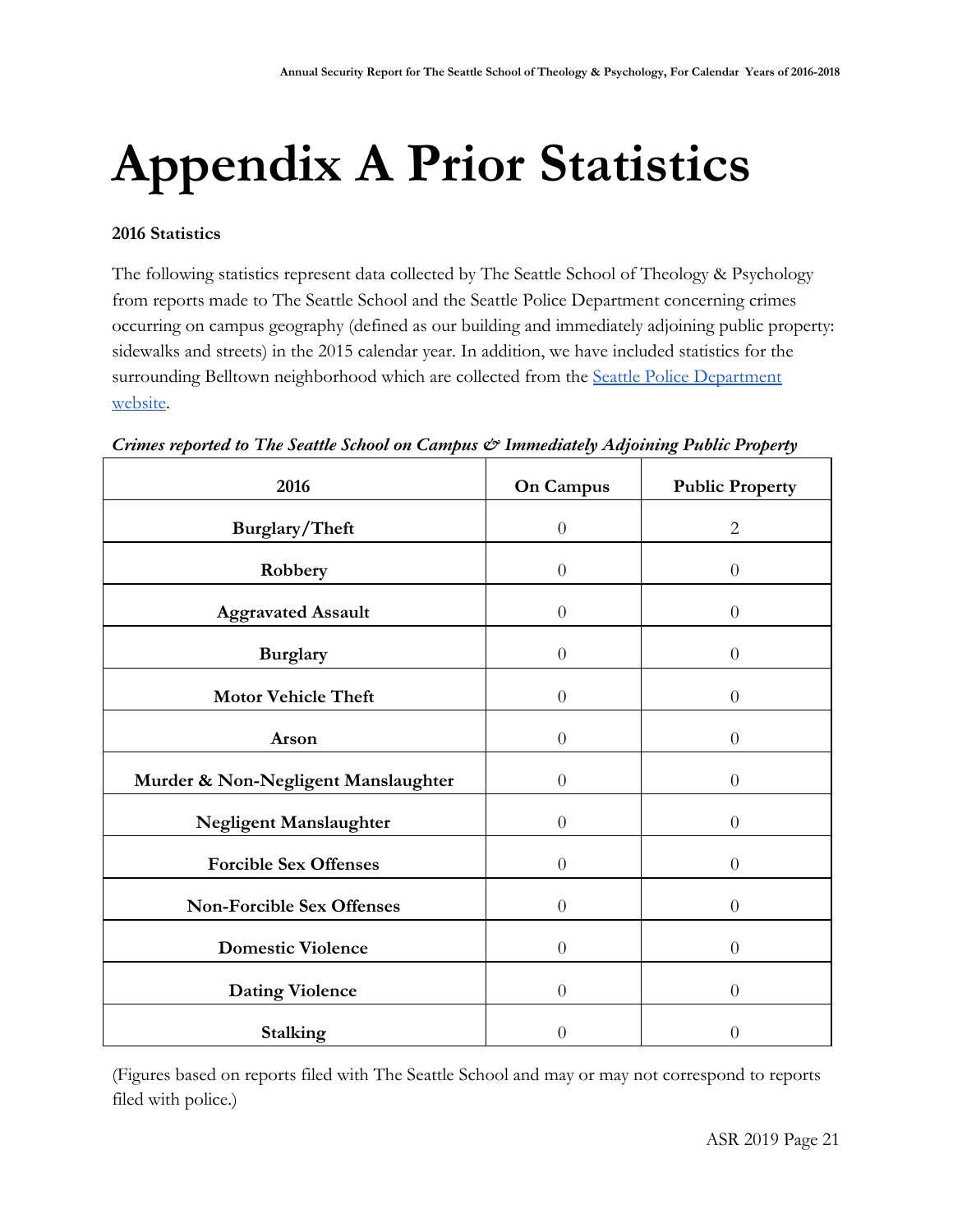| 2016                                                                  | <b>On Campus</b>     | <b>Public Property</b> |
|-----------------------------------------------------------------------|----------------------|------------------------|
| Burglary/Theft                                                        | $\boldsymbol{0}$     | $\theta$               |
| Robbery                                                               | $\boldsymbol{0}$     | $\theta$               |
| <b>Aggravated Assault</b>                                             | $\boldsymbol{0}$     | $\theta$               |
| <b>Burglary</b>                                                       | $\boldsymbol{0}$     | $\theta$               |
| <b>Motor Vehicle Theft</b>                                            | $\overline{0}$       | $\theta$               |
| Arson                                                                 | $\theta$             | $\theta$               |
| Murder & Non-Negligent Manslaughter                                   | $\theta$             | $\overline{0}$         |
| Negligent Manslaughter                                                | $\boldsymbol{0}$     | $\theta$               |
| <b>Forcible Sex Offenses</b>                                          | $\boldsymbol{0}$     | $\theta$               |
| Non-Forcible Sex Offenses                                             | $\overline{0}$       | $\overline{0}$         |
|                                                                       |                      |                        |
|                                                                       |                      |                        |
|                                                                       | $\boldsymbol{0}$     | $\theta$               |
| <b>Domestic Violence</b><br><b>Dating Violence</b><br><b>Stalking</b> | $\theta$<br>$\theta$ | $\theta$<br>$\theta$   |

*Reported Hate Crimes\* on The Seattle School Campus & Immediately Adjoining Public Property*

#### **2017 Statistics**

The following statistics represent data collected by The Seattle School of Theology & Psychology from reports made to The Seattle School and the Seattle Police Department concerning crimes occurring on campus geography (defined as our building and immediately adjoining public property: sidewalks and streets) in the 2015 calendar year. In addition, we have included statistics for the surrounding Belltown neighborhood which are collected from the [Seattle Police Department](https://www.seattle.gov/police/information-and-data/crime-dashboard) [website](https://www.seattle.gov/police/information-and-data/crime-dashboard).

*Crimes reported to The Seattle School on Campus & Immediately Adjoining Public Property*

| 2017           | <b>On Campus</b> | <b>Public Property</b> |
|----------------|------------------|------------------------|
| Burglary/Theft |                  |                        |
| Robbery        |                  |                        |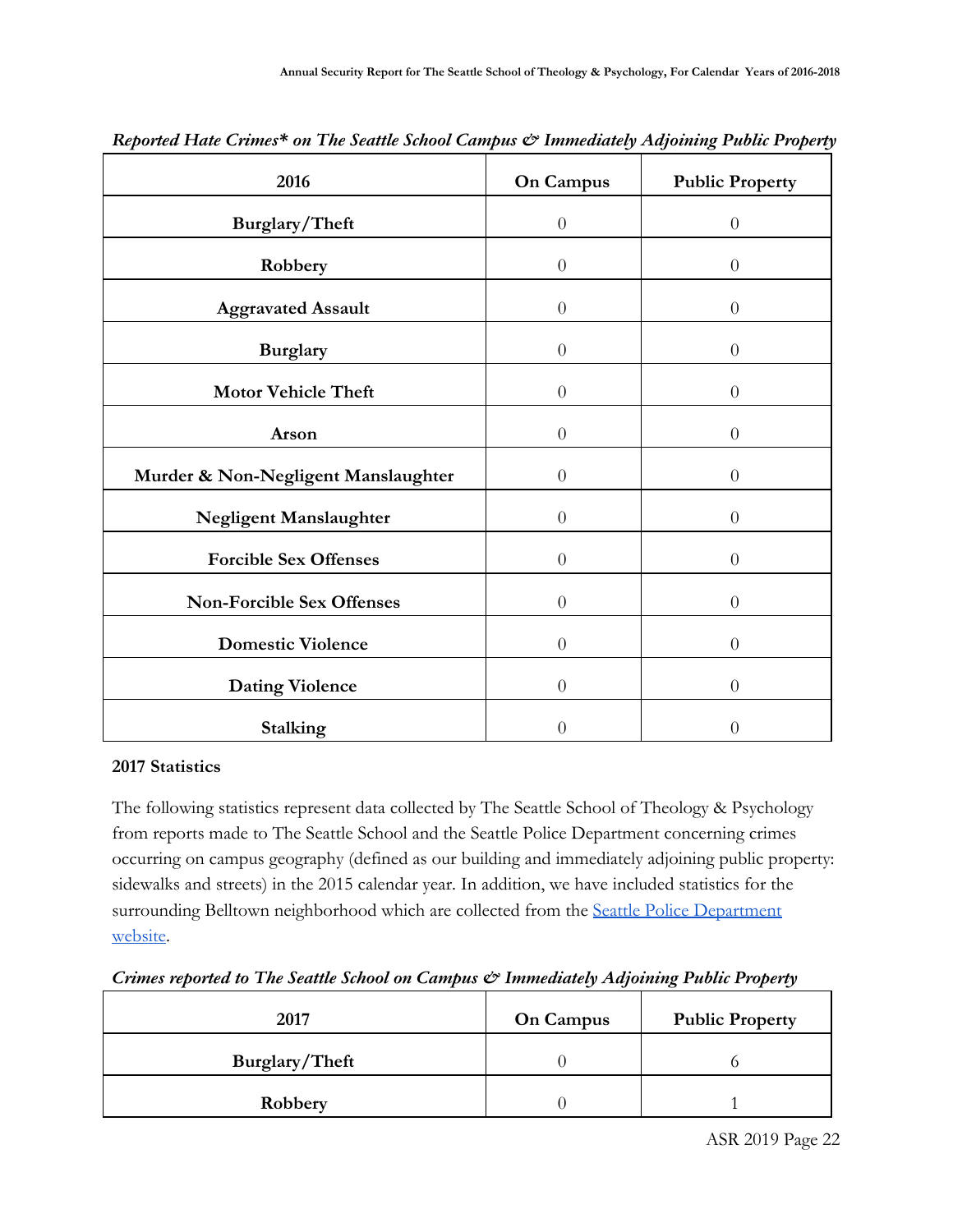| <b>Aggravated Assault</b>           | $\boldsymbol{0}$ | $\theta$       |  |
|-------------------------------------|------------------|----------------|--|
| <b>Burglary</b>                     | $\theta$         | $\overline{0}$ |  |
| <b>Motor Vehicle Theft</b>          | $\boldsymbol{0}$ | $\theta$       |  |
| Arson                               | $\theta$         | $\theta$       |  |
| Murder & Non-Negligent Manslaughter | $\theta$         | $\theta$       |  |
| Negligent Manslaughter              | $\theta$         | $\theta$       |  |
| <b>Forcible Sex Offenses</b>        | $\theta$         | $\theta$       |  |
| <b>Non-Forcible Sex Offenses</b>    | $\overline{0}$   | $\overline{0}$ |  |
| <b>Domestic Violence</b>            | $\theta$         | 3              |  |
| <b>Dating Violence</b>              | $\theta$         | $\theta$       |  |
| Stalking                            | $\boldsymbol{0}$ | $\theta$       |  |
| <b>Other Offenses</b>               |                  |                |  |
|                                     |                  |                |  |
| <b>Theft Other</b>                  | $\theta$         | 11             |  |
| <b>Malicious Harassment</b>         | $\theta$         | $\mathbf{1}$   |  |
| Simple Assault                      | $\theta$         | 3              |  |
| Vandalism                           | $\overline{0}$   | $\overline{2}$ |  |
| $\operatorname{Trespass}$           | $\theta$         | $\overline{4}$ |  |
| Collision/Traffic                   | $\boldsymbol{0}$ | $8\,$          |  |
| Disturbance - Other                 | $\boldsymbol{0}$ | $\mathbf{1}$   |  |
| <b>Found Property</b>               | $\boldsymbol{0}$ | $\mathbf{1}$   |  |
| <b>Warrant Arrest</b>               | $\boldsymbol{0}$ | $\mathbf{1}$   |  |

(Figures based on reports filed with The Seattle School and may or may not correspond to reports filed with police.)